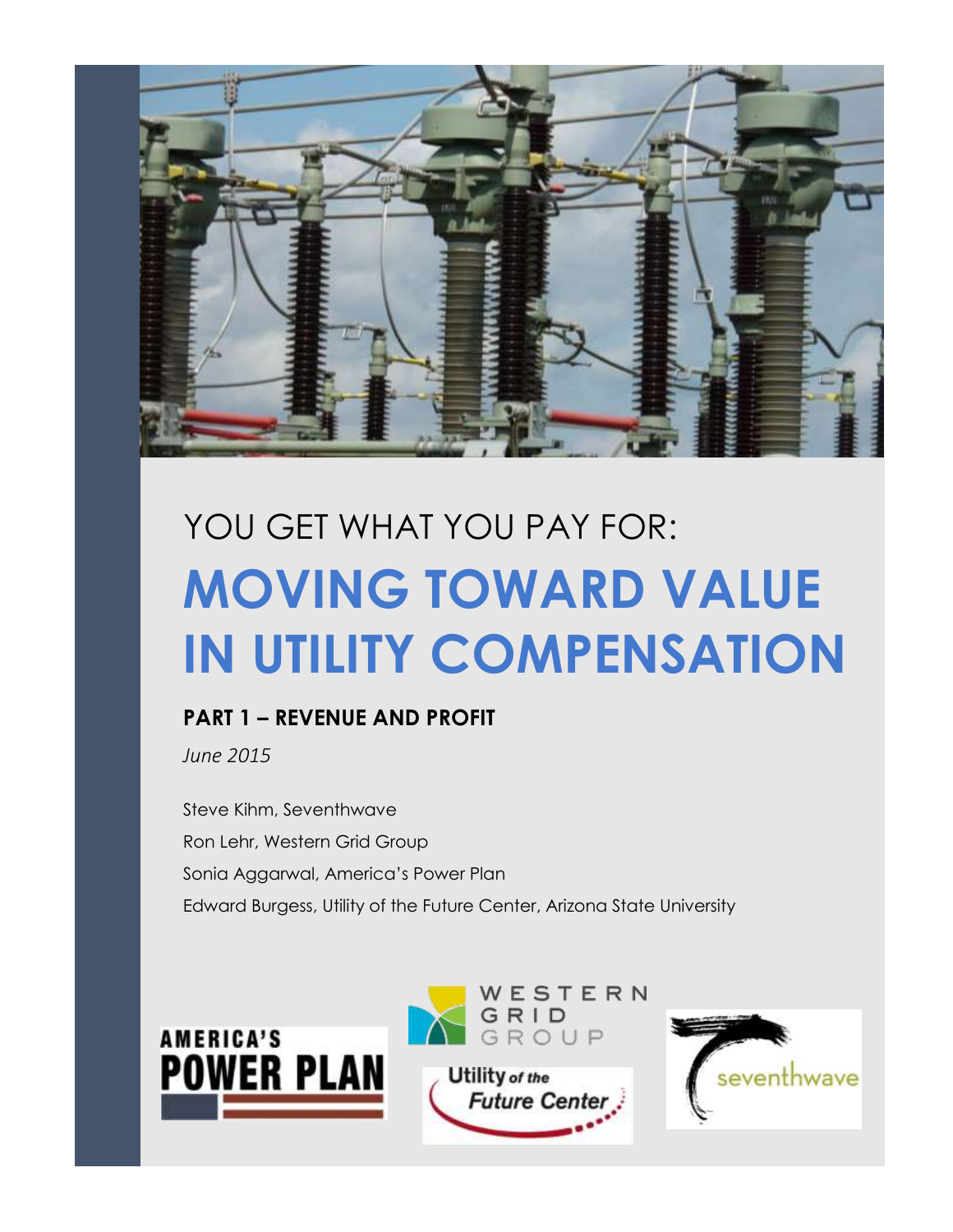## **Table of Contents**

| III. How regulators can use the shareholder value engine to create value for customers and |  |
|--------------------------------------------------------------------------------------------|--|
|                                                                                            |  |
|                                                                                            |  |
|                                                                                            |  |

## **ACKNOWLEDGEMENTS**

<span id="page-1-0"></span>The authors would like to thank Mark Jamison, Hal Harvey, Lena Hansen, Danny Waggoner, Ryan Katofsky, and Raj Aggarwal for their valuable input. Any remaining errors or omissions are the authors' responsibility.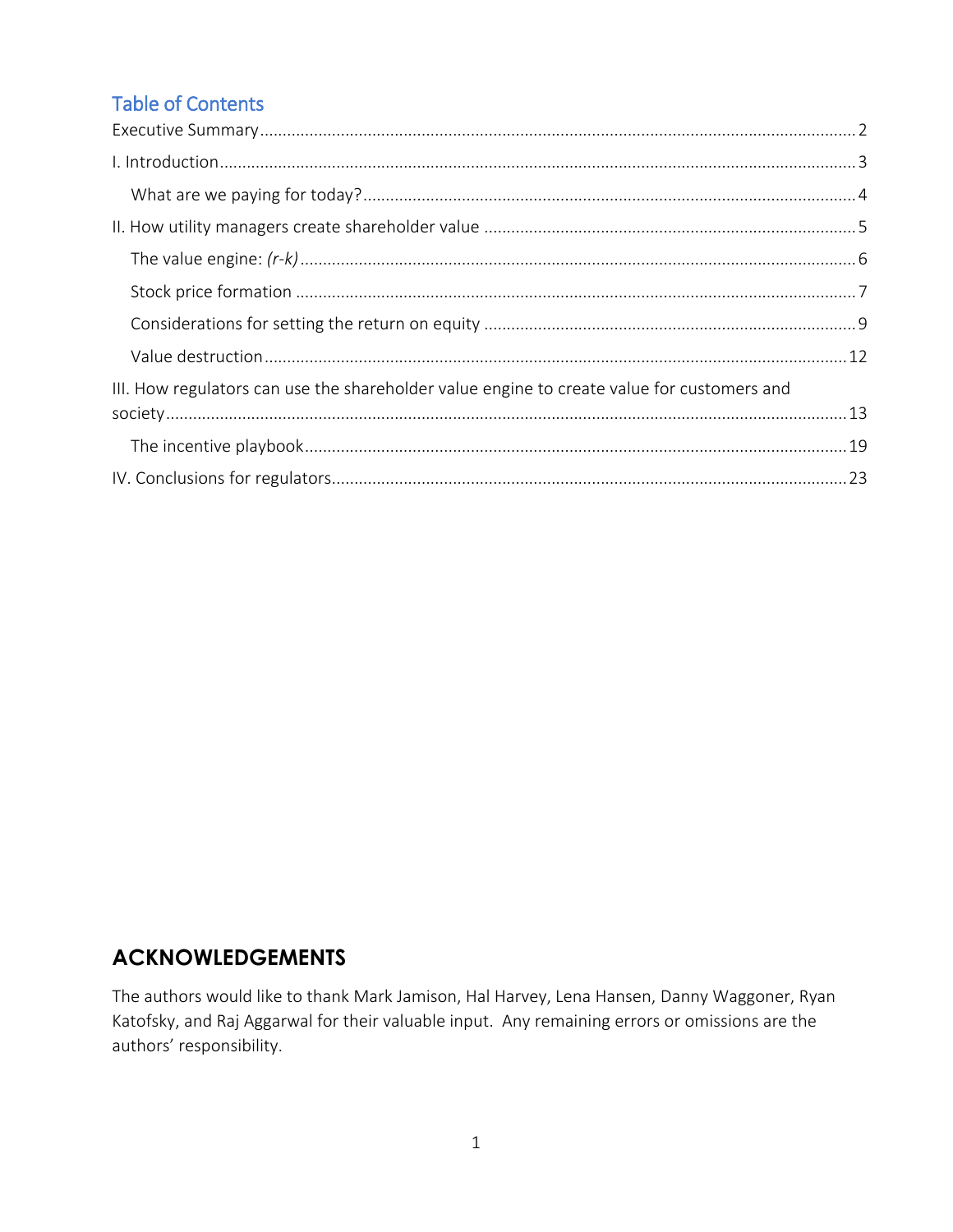## **EXECUTIVE SUMMARY**

U.S. utilities—and the power systems they manage—are in the midst of a vast transformation fueled by rapid advances in power system software and hardware, combined with fundamental changes in customer expectations. To accommodate these changes, the electric utility system and its associated institutional arrangements will have to take on a new look. Under the current regulatory structure, utilities are feeling increasing pressure from efficiency gains that reduce electricity sales, requirements to reduce pollution from their fleets, and a growing share of their market being absorbed by new technologies they do not own. At the same time, more and more customers expect utilities to respond to these challenges with innovation and flexibility—to compete with offerings from nimble third-parties. Against this backdrop of industry upheaval, regulators are asking whether this is the moment to refine the way regulated utilities make money in order to better manage this change, reward innovation, and provide more value for customers' money.

Executives of investor-owned utilities are motivated by the opportunity to create value for their shareholders. In principle, rewards to shareholders are warranted in exchange for making capital available to provide a valued service to the public. But today's rate of return model often offers the same return on all approved capital investments—offering utilities the same opportunity to create value for shareholders without testing whether investments are creating the most value possible for customers or society.

Many in the regulatory community believe that the utility's rate of return is the sole value driver, and that rates of return are set at the cost of equity. Neither of these perceptions is correct. Instead, the financial "value engine"—the difference between a utility's return on investment and its cost of capital—drives shareholder returns. Regulators should use this value engine to align utilities' financial motivations with delivering value to customers and society. They can offer utilities opportunities to earn increased revenues when they provide value-based products and services. Regulators can also influence utilities' cost of capital by taking actions that increase the predictability of returns on valuable investments.

Regulators have options for how to use the financial value engine to increase value for customers and society; via performance-based regulation, incentive rates of return, and standards. To start down this path, regulators should consider which customer- and societalvalues are most important in their region. They should then seek input from many stakeholders to drive toward quantitative metrics for performance in each category of values. They can apply more realistic estimates of utilities' cost of equity to the equity portion of investments, and use that as the lower bound on associated revenue. Regulators can also offer utilities opportunities to earn above that lower bound when they perform against the defined quantitative metrics. Estimates of the financial benefits of performance in each value category can then be used as upper bounds for earnings. Utilities can be offered opportunities to earn performance portions of their revenue outside traditional rate-of-return on investment, to break their implicit financial incentive to deploy capital indiscriminately.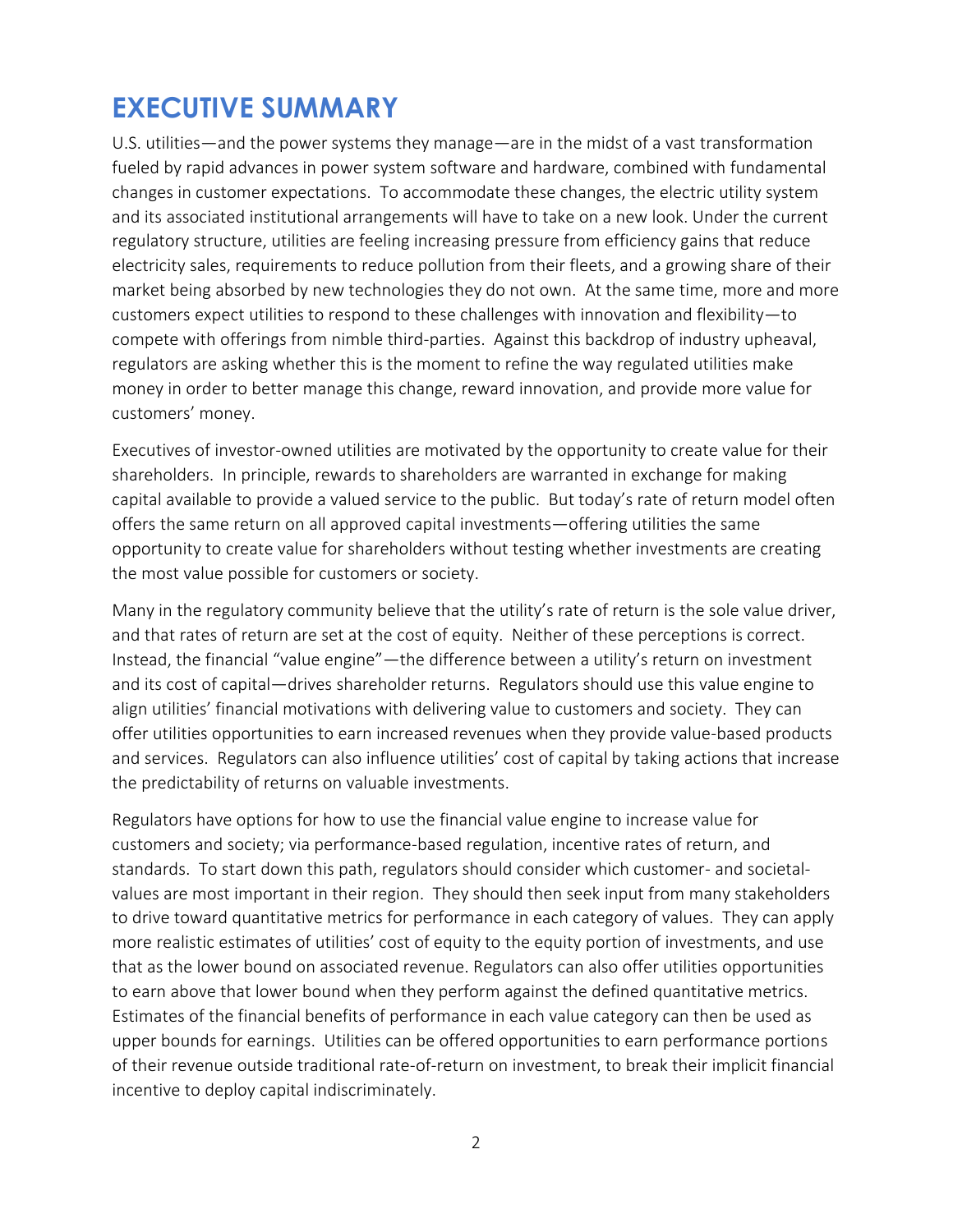## <span id="page-3-0"></span>**I. INTRODUCTION**

The electric grid is essential to our modern economy—the National Academy of Engineering named electrification of the country as the greatest engineering achievement of the  $20<sup>th</sup>$ century.<sup>1</sup> Electric service today is generally reliable, affordable to most, and electric generation is typically environmentally cleaner than it was in the past. Utilities tend to receive aboveaverage customer satisfaction scores.<sup>2</sup>

Yet, few utility managers or regulators today are complacent, nor should they be. America's utilities—and the power systems they manage—are in the midst of a vast transformation fueled by rapid advances in power systems software and hardware, combined with fundamental changes in customer expectations. With the Public Utility Regulatory Policies Act of 1978 (PURPA), competition began to seep into the cracks of the once-monolithic utility monopolies.<sup>3</sup> As the ecosystem of electricity service providers has grown, it has become clear that last century's utility business models and regulatory approaches can no longer contend with the rate of change on the ground. We have reached a turning point in American history: it is time to revisit the very principles we use to regulate and compensate utilities.

Given changes that have been building over the past quarter century, the regulators' task -- to simulate market competition via regulated compensation -- has become increasingly complex. In the face of increasing complexity, we believe two fundamental questions can be used to guide the regulator's task for investor-owned utilities:

- What values and services do we want our electric system to provide?
- How can we improve the incentives currently provided by regulation to get more of what we want from electric utilities?

Traditional regulatory approaches focus primarily on historic cost of service rather than future value delivered. This paper intends to shed light on some ways regulators can encourage utilities to deliver more value to customers, "more value for money." In this two-paper series we:

Part 1: Analyze how utilities respond to either create or destroy value for their shareholders, customers, and society large.

Part 2: Identify ways to create or modify these incentives to encourage utilities to maximize value for customers.

Ultimately, our aim is to provide some ideas for how to update utility regulation and the incentives it provides to ensure that the lights stay on, system-wide costs remain as low as possible, and the environmental impact of our energy system shrinks considerably.

<sup>&</sup>lt;sup>1</sup> National Academy of Engineering,<http://www.greatachievements.org/>

<sup>&</sup>lt;sup>2</sup> American Customer Satisfaction Index, http://theacsi.org/

 $3$  [Pub.L. 95](http://legislink.org/us/pl-95-617)–617, 92 [Stat.](http://en.wikipedia.org/wiki/United_States_Statutes_at_Large) [3117,](http://legislink.org/us/stat-92-3117) enacted November 9, 1978.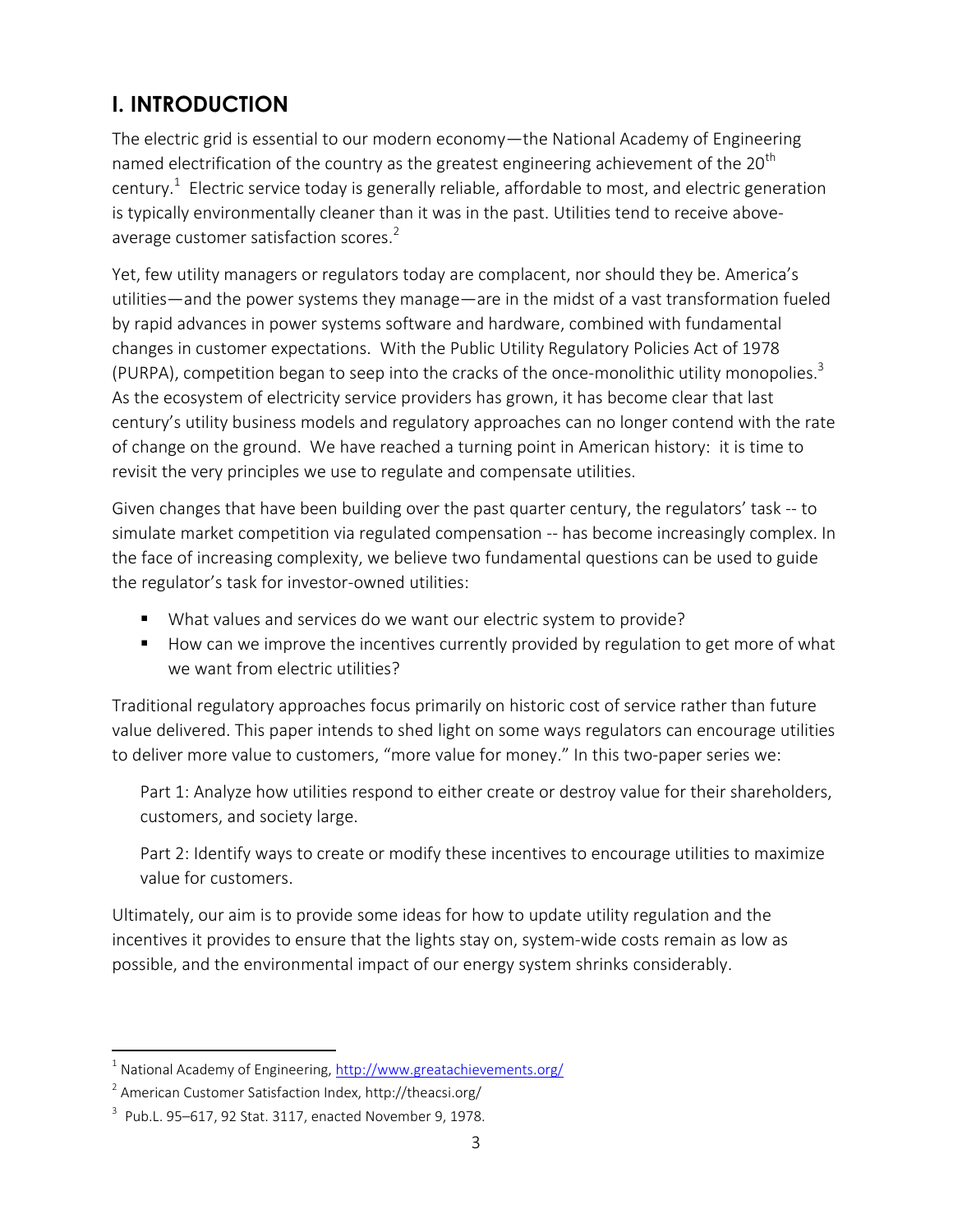#### <span id="page-4-0"></span>**WHAT ARE WE PAYING FOR TODAY?**

Any discussion of moving towards a new incentive scheme for the "utility of the future" must begin with a thorough understanding of how the "utility of the present" is compensated for providing its services. Today's cost of service model for utility compensation is based on a system of accounting. First, utilities make investments and operate their system to keep the lights on, keeping careful track of each of their costs. Second, regulators comb through utility costs lineby-line to determine whether each investment and expenditure was appropriate, usually given a "least-cost" rule of thumb. $4$  Differences of opinion as to what counts as "least cost" underlie the adversarial nature of the ratemaking process. Once a set of decisions about projects and investments, kinds and levels of expenses, and their booked costs are accepted, regulators allow utilities to recover operating expenses in full, as well as capital costs plus an opportunity to earn a commission approved "rate of return" on invested equity.<sup>5</sup>

The rate of return is made up of a return on debt (bonds) and a return on equity (stocks), weighted to reflect the proportional shares of total capital each type of security provides. In abstract economic theory, the rate of return is intended to compensate the utility only for its cost of capital. Since utility bond holders are secured by utility assets, equity holders are taking on the lion's share the utility's investment and operating risks, making an up-front investment in infrastructure that they will be compensated for over time.<sup>6</sup> Currently, utilities are typically assigned returns on equity around ten percent, while market evidence and investment analysts suggest that the *cost* of equity<sup>7</sup> for electric utilities today is closer to seven or eight percent. $^8$ Standard stock valuation models, the ones used by Wall Street investment analysts.<sup>9</sup> demonstrate that today's typical electric utility stock market-to-book ratio of 1.7 is consistent with a cost of equity of 7.5 percent. $^{10}$ 

To be clear, we are not suggesting in principle it is inappropriate for a utility to be allowed to earn an equity return in excess of the cost of equity—to the contrary, the return on equity *should* exceed the cost of equity, just as it does for the typical non-regulated company. In fact,

 4 If the regulator uses a forward test year, they perform this assessment on a prospective basis.

 $^5$  The U.S. Supreme Court has made it clear that the Constitutional right afforded utilities under regulation comes in the form of a reasonable opportunity to earn a fair rate of return, not a guarantee that the utility will earn such a return. See Southwestern Bell Tel. Co. v. Public Svc. Comm'n, 262 U.S. 276 (1923).

 $^6$  Equity investors can substantially diminish their exposure to many of these risks by combining stocks in a portfolio.

 $^7$  The cost of equity represents the cost of money provided by shareholder investments. This is usually higher than the cost of debt, which is the cost of borrowing money to be repaid. The cost of capital is a blend of the cost of equity and the cost of debt.

 $^8$  See Andrew Bischof, "Attractive transmission and Illinois growth opportunities are set to drive earnings," *Morningstar*, March 3, 2015.; and Steve Kihm, "Rethinking ROE," *Public Utilities Fortni*ghtly, August 2011.

<sup>9</sup> See Steven Kihm, "The Proper Role of the Cost-of-Equity Concept in Pragmatic Utility Regulation," *The Electricity Journal*, December 2007.

<sup>10</sup> Actual utility market-to-book ratios were calculated with data from *The Value Line Investment Survey*. Using a cost of equity (*k*) of 7.5 percent, a return on equity (*r*) of 10.0 percent, and an earnings retention rate (*b*) of 40 percent, we can apply the discounted cash flow model to estimate the associated market-to-book ratio (*M/B*) as flows: *M/B* = (*r* x (1-*b*))/(*k* – *b* x *r*), therefore *M/B* = (0.100 x (1 – 0.40)) / (0.075 – 0.40 x 0.100) = 1.7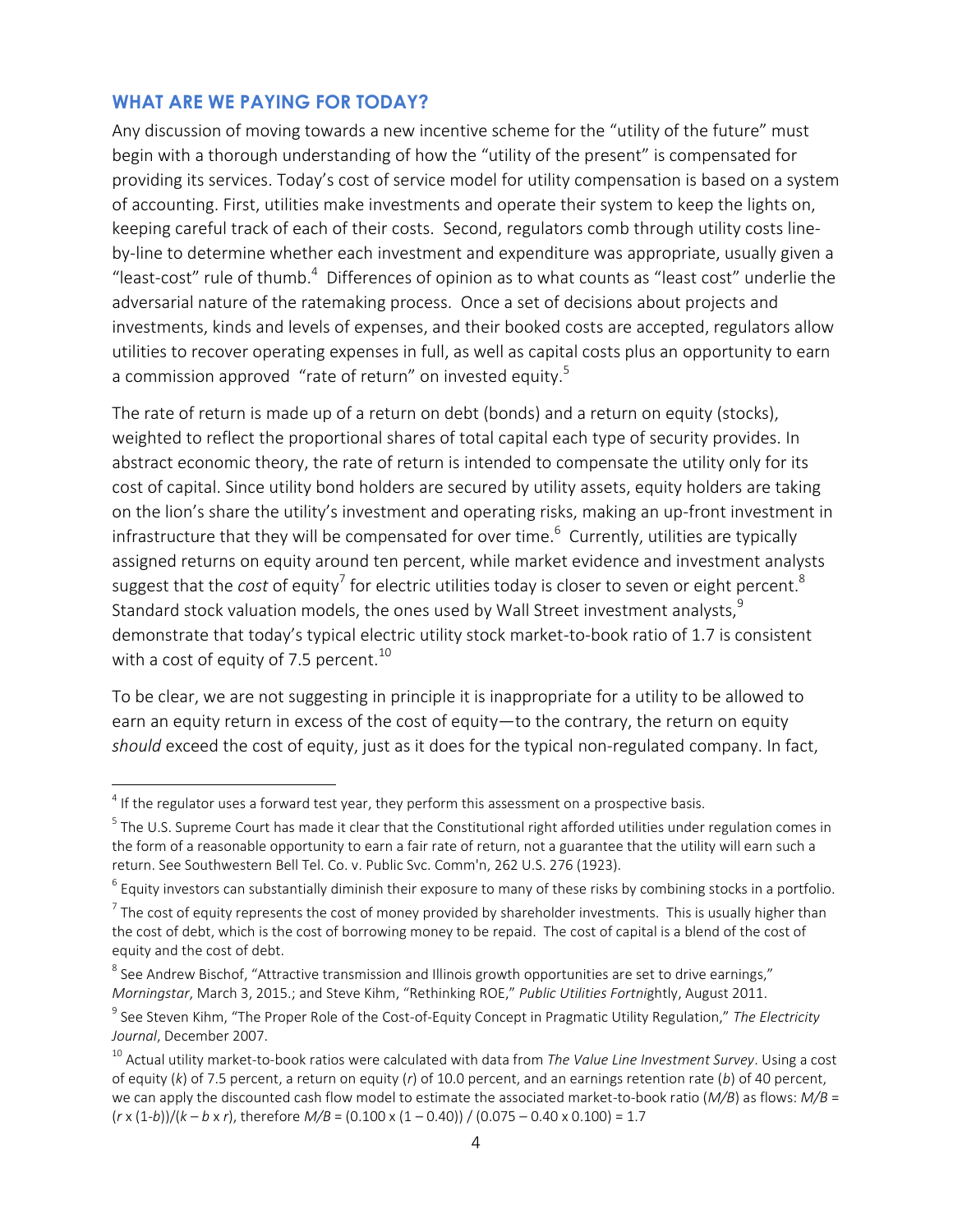that is the only way that firms can create value for their investors. Our recommendation is that utility regulators connect this engine of shareholder-value creation more closely to customerand societal-value creation. A utility earning a rate of return in the ten percent range is earning noticeably more than its cost of equity on every investment. The implications here are important. This system of compensation is predicated on the assumption that nearly all, if not all, utilities are creating investor value every time they make capital investments. That may have been appropriate when the primary social goal of the utility sector was to grow enough to provide universal service, and economies of scale were clear. Assuming that system build-out is no longer the primary objective several questions follow:

- Do returns on equity higher than utility costs of equity provide utilities with incentives to spend money?
- Do returns on equity higher than utility costs of equity continue to be in the public interest?
- Could utility investment capital be better directed toward projects and services that would create more value for consumers' money?
- Are external utility industry costs largely overlooked?
- Could investment analysis be made more transparent and effective, if utility incentives were better targeted and less contentious?

Subsequent sections of this paper explore how we might redefine value in the utility context, and how compensation structures might be rationalized to match utility compensation with societal value creation.

## <span id="page-5-0"></span>**II. HOW UTILITY MANAGERS CREATE SHAREHOLDER VALUE**

As with any investor-owned company, it is the job of investor-owned utility management to maximize shareholder value. Utility managers pay attention to Wall Street, and more can be learned about utilities' top priorities by listening to shareholder earnings calls than regulatory proceedings. To capture the attention of utility management, regulators can consider how to tie shareholder value creation to societal and customer value creation. Utility managers' primary obligation is to the owners of the firm, not its creditors.<sup>11</sup> As such, in establishing incentives for managers to take actions that create investor value, regulators should focus on shareholders. Understanding the factors driving stock price formation sets the stage for identifying regulatory mechanisms to align investor value creation with consumer and societal goals.

Even if the utility does not have an observable stock price, which is the case if it operates as a subsidiary in a holding company (public or private), we can still use the concept of shareholder value creation to develop incentive mechanisms. The same factors that drive stock prices create investor value wherever they occur within the organization.<sup>12</sup>

<sup>&</sup>lt;sup>11</sup> Myron Gordon*, The Cost of Capital to a Public Utility,* Michigan State University (1974), p. 3.

 $12$  Utilities that are not investor-owned, such as municipals and cooperatives, do not have shareholders in the sense we consider here. The value creation principles we set forth here may have some bearing on the decisions of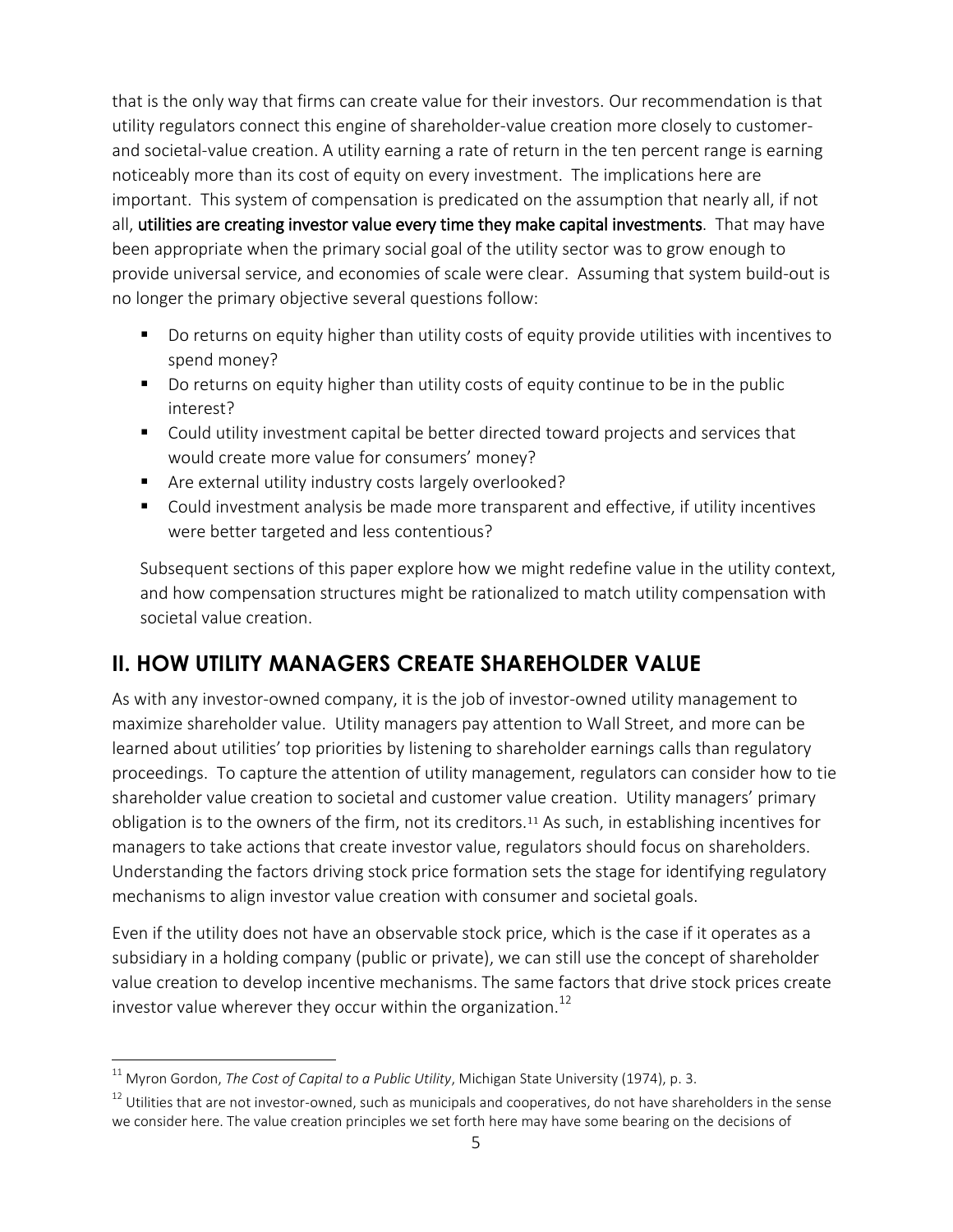There are two roadblocks, though, to understanding financial value. Many in the regulatory community believe that: (1) the utility's return on equity is the sole value driver; and (2) regulators set returns on equity at a rate equal to the cost of equity. Neither of these perceptions is correct, and understanding why is key to developing effective utility incentive mechanisms.

#### <span id="page-6-0"></span>**THE VALUE ENGINE:** *(r-k)*

Many regulatory reform discussions focus on the utility's return on equity as the sole driver of financial value, but that does not align with the concept of investor value creation. It is not the *absolute* level of a company's return on equity (*r)*, but rather the *difference* between *r* and its cost of equity (*k*), that creates the value opportunity that drives the stock price.<sup>13</sup> This statement requires some definition.

The return on equity is what the company earns on its books; the cost of equity is the return that prospective shareholders would forego by investing in the utility's stock instead of those of other similar-risk firms.<sup>14</sup> The market sets prices for securities of similar-risk firms so that they produce the same expected return.

While the return on equity and the cost of equity could take on the same numerical value, there is no conceptual relationship between them. The return on equity is an *accounting-based* return for a *firm*; the cost of equity is a *market-based* return for its *investors*.

Let's put this in perspective by examining these returns in a broad market context. Most investment advisors today suggest that the cost of equity (the long-run expected return) for stocks in general is eight to nine percent.<sup>15</sup> In stark contrast, the return on equity for the S&P 500 is currently 16 percent.<sup>16</sup> In the electric utility sector, investment advisors suggest that the cost of equity (the long-run expected return) on utility stocks is about seven to eight percent;<sup>17</sup> the typical return on equity for electric utilities is ten percent.<sup>18</sup>

These figures should not be surprising. In a world where firms have the opportunity to create value for investors by making investments, the return on equity and the cost of equity cannot

<sup>15</sup> Michael E. Lind, *Estimating Long-Term Market Returns*, Charles Schwab, May 22,2014; Morningstar.

<sup>16</sup> See www.multpl.com

 $\overline{a}$ 

<sup>17</sup> Source: Morningstar.

managers leading those entities, but understanding the overarching objectives of those entities requires additional analysis. Ironically, the fact that these utilities do not have shareholders makes it more difficult to determine what motivates managers.

<sup>&</sup>lt;sup>13</sup> The term "rate of return" generally refers to the weighted average return on all of the firm's securities, which includes both debt and equity issuances; its market analog is the cost of capital. The term "return on equity" refers to the rate that applies only to the equity balance; its market analog is the cost of equity. The value proposition is qualitatively the same for both perspectives. If the firm earns a rate of return that exceeds the cost of capital it can create value for investors. Similarly, if it earns a return on equity that exceeds the cost of equity it again creates investor value.

<sup>14</sup> Ezra Solomon, "Alternative Rate of Return Concepts and Their Implications for Utility Regulation," *Bell Journal of Economics & Management Science*, Spring 1970.

<sup>18</sup> Source: Analysis of data from *The Value Line Investment Survey*.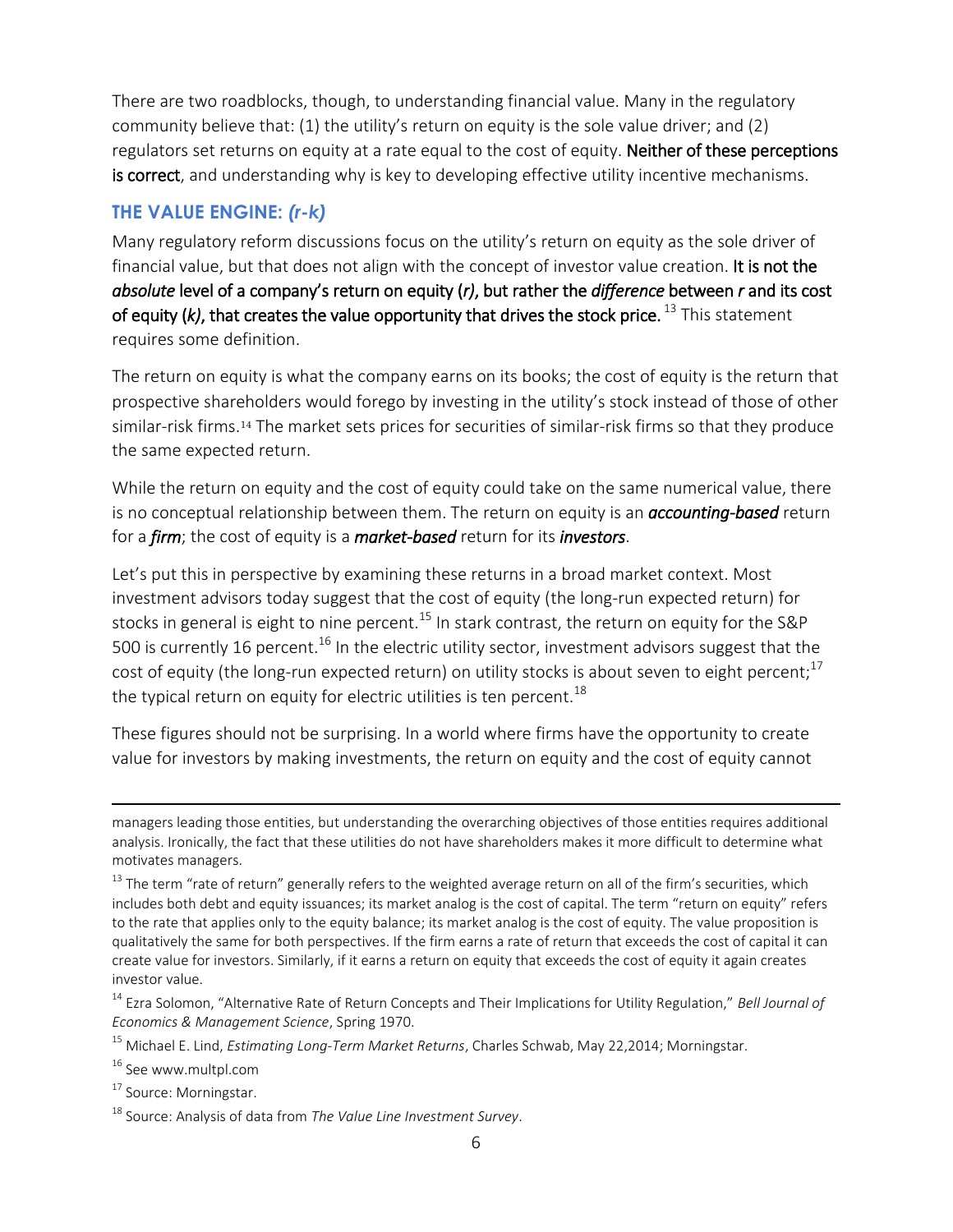take on the same numeric value. McKinsey & Co valuation experts describe the fundamental principle that describes this relationship.

The guiding principal of value creation is that companies create value by investing capital they raise from investors to generate future cash flows at rates of return *exceeding* the cost of capital.<sup>19</sup>

If markets or regulators consistently drove the return on equity down to the cost of equity, there would be no financial reason for value-oriented firms to make investments. For a utility, they would have no incentive to invest in new plant.

When return on invested capital is lower than the company's cost of capital, faster growth necessarily destroys value, making the point where return on invested capital equals the cost of capital the dividing line between creating and destroying value through growth. On the line, value is neither created nor destroyed, regardless of how fast the company grows.

The key question for investors then is not whether the utility earns a return on equity on its new plant investment, but whether that return exceeds the cost of equity, and by how much.

#### <span id="page-7-0"></span>**STOCK PRICE FORMATION**

 $\overline{a}$ 

Value flows from the gap between the return on equity *r* and the cost of equity *k* expressed explicitly in stock pricing formulas, such as this one $^{20}\!$ :

$$
P = BV + \frac{(r-k)BV}{k-g}
$$

In this model, *P* represents the stock price, *BV* is the accounting book value, and *g* is the long-run growth in residual earnings.<sup>21</sup> It is the difference between the return on equity and the cost of equity  $(r - k)$  that we focus on here. The larger the gap between *r* and *k*, the greater the value opportunity per dollar of capital invested.

The cost of equity is the most elusive variable in the value equation. While we cannot observe it directly, we can see its shadow. We can determine whether a firm is earning more or less than its cost of equity by observing the relationship between its stock price and its book value.

If the return on (book) equity is pushed back toward the cost of capital, then the stock price will be pushed back to book value.<sup>22</sup>

<sup>&</sup>lt;sup>19</sup> Tim Koller, Marc Goedhart and David Wessels, *Valuation: Measuring and Managing the Value of Companies,* John Wiley & Sons (2010), p. 4.

 $^{20}$  This is the residual income model, a particularly-revealing form of the standard discounted cash-flow model. From Stephen Penman, *Accounting for Value*, Columbia Business School Press (2010).

 $21$  Residual earnings are those in excess of the return required by investors, i.e., in excess of the cost of equity.

<sup>&</sup>lt;sup>22</sup> Stewart C. Myers and Lynda S. Borucki, "Discounted Cash Flow Estimates of the Cost of Equity Capital: A Case Study," *Financial Markets, Institutions & Instruments*, 1994.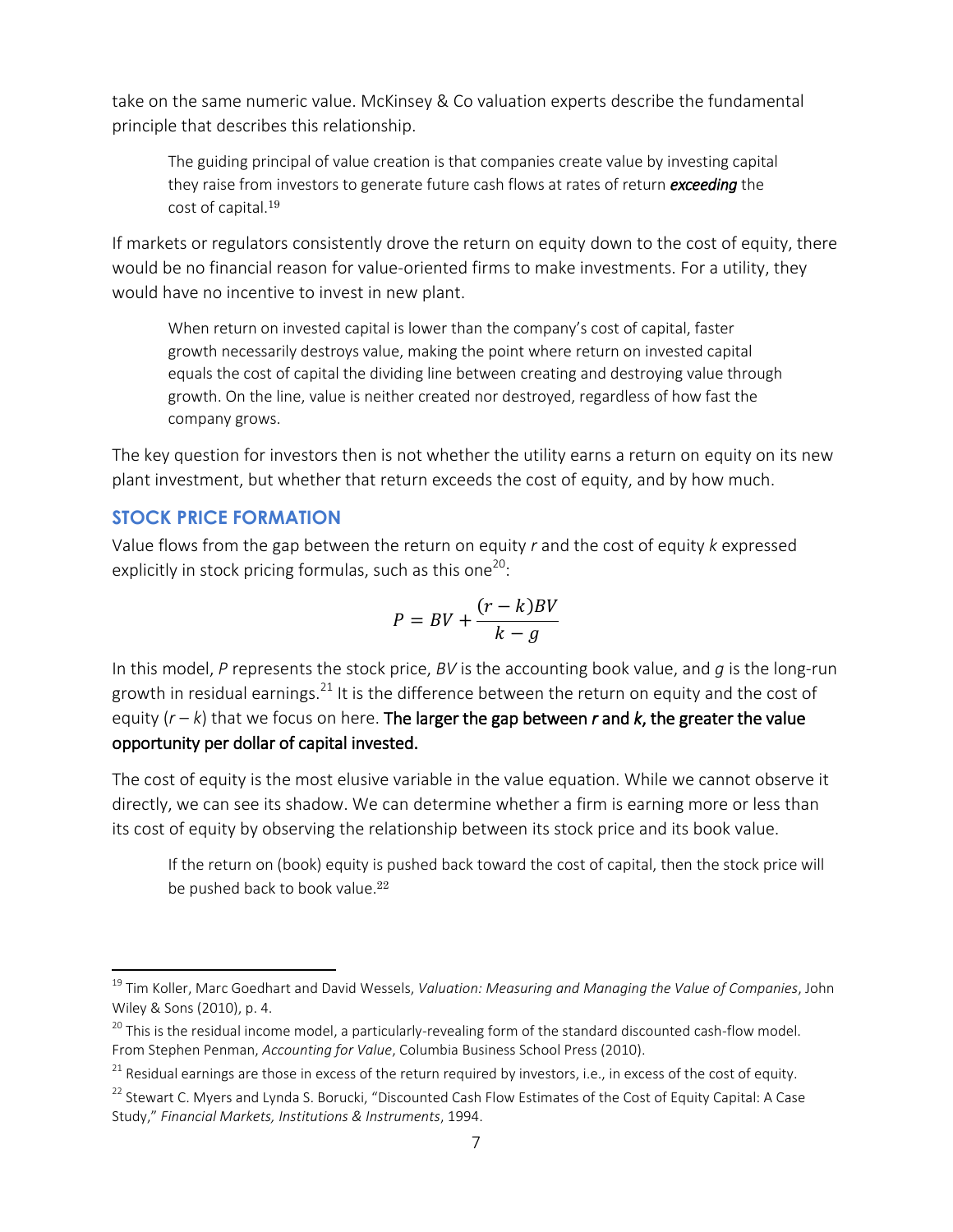We see this important foundational principle embedded in financial valuation models. If we set the return on equity equal to the cost of equity (*r* = *k*), the stock price converges to book value, just as the theory suggests must be the case.

$$
P = BV + \frac{(k-k)BV}{k-g} = BV + 0 = BV
$$

Finance theory tells us then that if the cost of equity for the S&P 500 index were actually equal to its 16 percent return on equity, and not the eight to nine percent that investment advisors suggest, the index would trade at its underlying book value of \$733. Today it trades at about \$2,100, which is consistent with the advisors' cost of equity estimates. $^{23}$ 

Similarly, if the cost of equity for utilities were actually equal to the typical ten percent return, and not the seven to eight percent that investment advisors suggest, electric utility stocks on average would trade at book value. The typical utility stock today trades at 1.7 times book value. No major investor-owned electric utility stock today trades at or below book value. Again this suggests that the advisors' cost of equity estimates are on track.

The finding that utility returns on equity exceed the cost of equity is not a new one. Over the past several decades financial experts have repeatedly rejected the notion that regulators set the return on equity at the cost of equity. Those who believe that regulators should set returns in this manner must conclude that regulators have failed to achieve that objective. In a study completed for the New York Commission in the 1990s Myers and Borucki found:

There is no way to square these numbers with the standard view of the objectives of rate of return regulation…This does not allow an expectation of long-run profitability exceeding the cost of equity or market-to-book ratios substantially above one for virtually all utilities.<sup>24</sup>

The last time average electric utility stocks traded at or below book value was during the Reagan administration.<sup>25</sup> That means that over the past 30 years or so, utility returns on equity have generally exceeded their associated costs of equity. Much of that gap is attributable to the significant decline in interest rates over that period. The empirical evidence reveals that for every 100 basis point drop in interest rates, regulators reduce the return on equity by only about 50 basis points.<sup>26</sup> This is a recipe for financial prosperity for utilities, one that has made investment not only profitable, but more important, value-creating for shareholders.

 $^{23}$  The current book value for the S&P 500 is \$736 and estimated earnings per share are \$119. The return on equity is then 16.2 percent (\$119/\$736). Combining that information with a long-term growth rate matching GDP growth of 4.5 percent (in the long-run, corporate growth for non-regulated firms keeps pace with the economy) and a cost of equity of 8.5 percent, and applying the residual income model, we obtain the following value estimate for the S&P 500: \$736 + [(0.162 – 0.085) x \$736]/(0.085 – 0.045) = \$2,152. The S&P 500 trades today at \$2,122.

<sup>24</sup> Myers and Borucki, *supra*.

<sup>25</sup> Congressional Budget Office, *Financial Condition of the U.S. Electric Utility Industry*, March 1986.

<sup>26</sup> Roger Morin, *The New Regulatory Finance*, Public Utility Reports, 2006.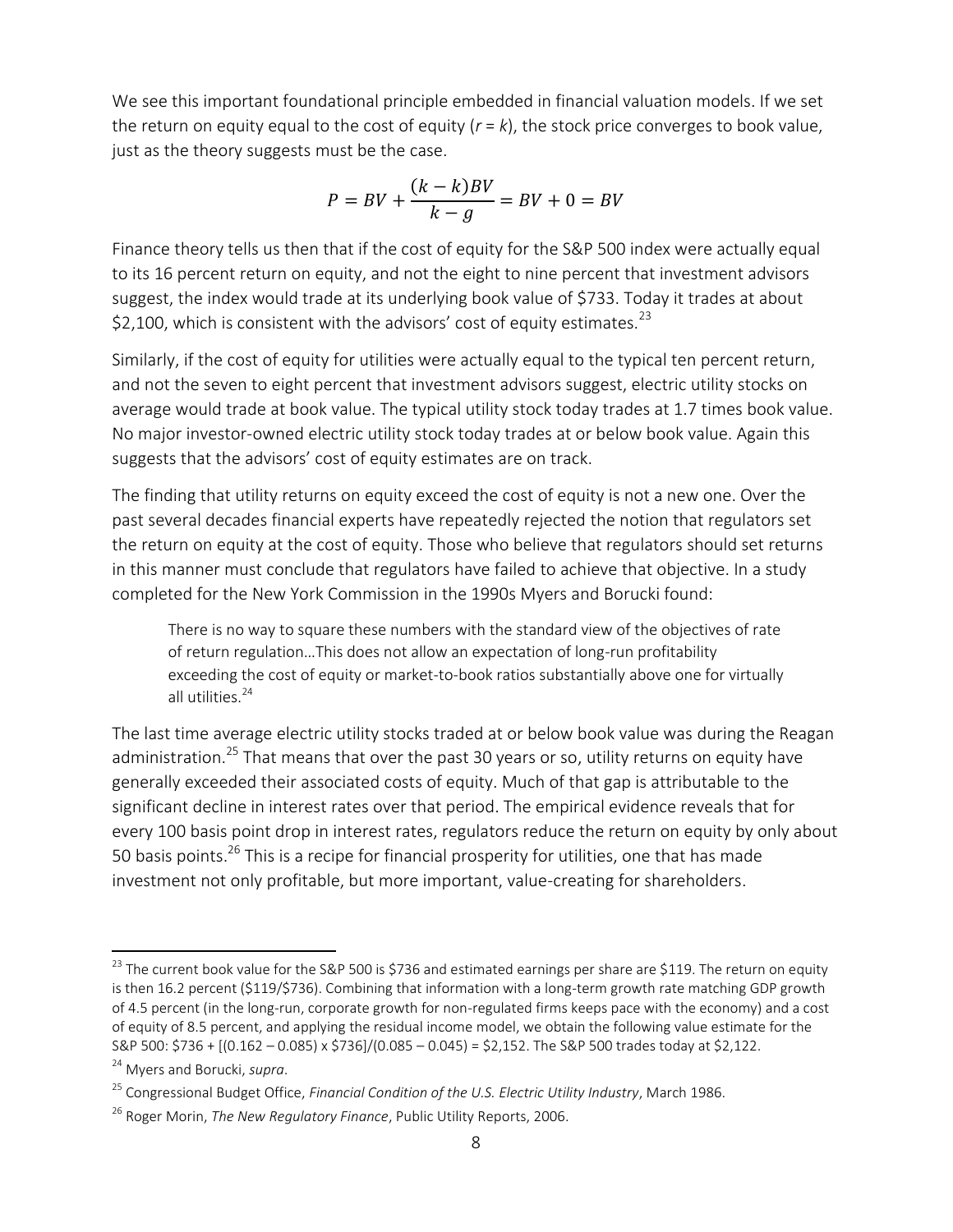#### <span id="page-9-0"></span>**CONSIDERATIONS FOR SETTING THE RETURN ON EQUITY**

Despite popular claims to the contrary, the preceding discussion reveals that regulators have not typically set the return on equity at the cost of equity for utilities. That means that utility growth, and related investment, has created value for shareholders. Is that an undesirable result?

The fact is that if regulators want to incent utilities to make investments, they cannot set the return on equity at the cost of equity.

In fact, even if that were feasible, there is one very good reason for not following the standard: it seeks to equate book and market investment value. Should one succeed in doing this, the firm would have no incentive to increase efficiency. $^{27}$ 

In his classic text *The Economics of Regulation*, Alfred Kahn argues that the cost of equity is the starting point, not the end goal, in setting the rate of return.<sup>28</sup> Kahn also suggests that regulatory policies should create incentives for utilities to innovate, which aligns well with the goal of linking shareholder and societal value.

The provision of incentives and the wherewithal for dynamic improvement in efficiency and innovations in service may require allowing returns to exceed that level [the cost of equity]…The rate of return must fulfill an institutional function: it somehow must provide the incentives to private management that competition and profit-maximization are supposed to provide in the nonregulated private economy generally.<sup>29</sup>

Setting the return on equity equal to the cost of equity for all investments is a prescription for stagnation.

We saw that the typical firm as represented by the S&P 500 earns returns on equity noticeably above its cost of equity. If regulation is to mirror competitive market results then there should be some gap between the return on equity and the cost of equity, at least for well-managed utilities and especially for those who meet societal and consumer objectives<sup>30</sup> –paramount for enterprises that ostensibly exist to serve the public interest.

The key is to understand that this gap represents a policy choice—whether explicit or implicit about whether and how much to incent utility investments.

But there should not be a gap between *r* and *k* for *all* utilities regardless of performance. As Kahn suggests:

Merely permitting all regulated companies as a matter of course to earn rates of return in excess of the cost of capital does not supply the answer; there has to be some means of seeing to it that those supernormal returns are earned, some means, for example, of identifying the companies

<sup>27</sup> Stephen Breyer, *Regulation and Its Reform*, Harvard University Press (1982), p. 47.

<sup>28</sup> Alfred Kahn, *The Economics of Regulation: Principles and Institutions*, John Wiley & Sons (1970), p. 44.

<sup>29</sup> Kahn, *supra*.

<sup>30</sup> Steven Kihm, "Rethinking ROE," *Public Utilities Fortnightly*, August 2011.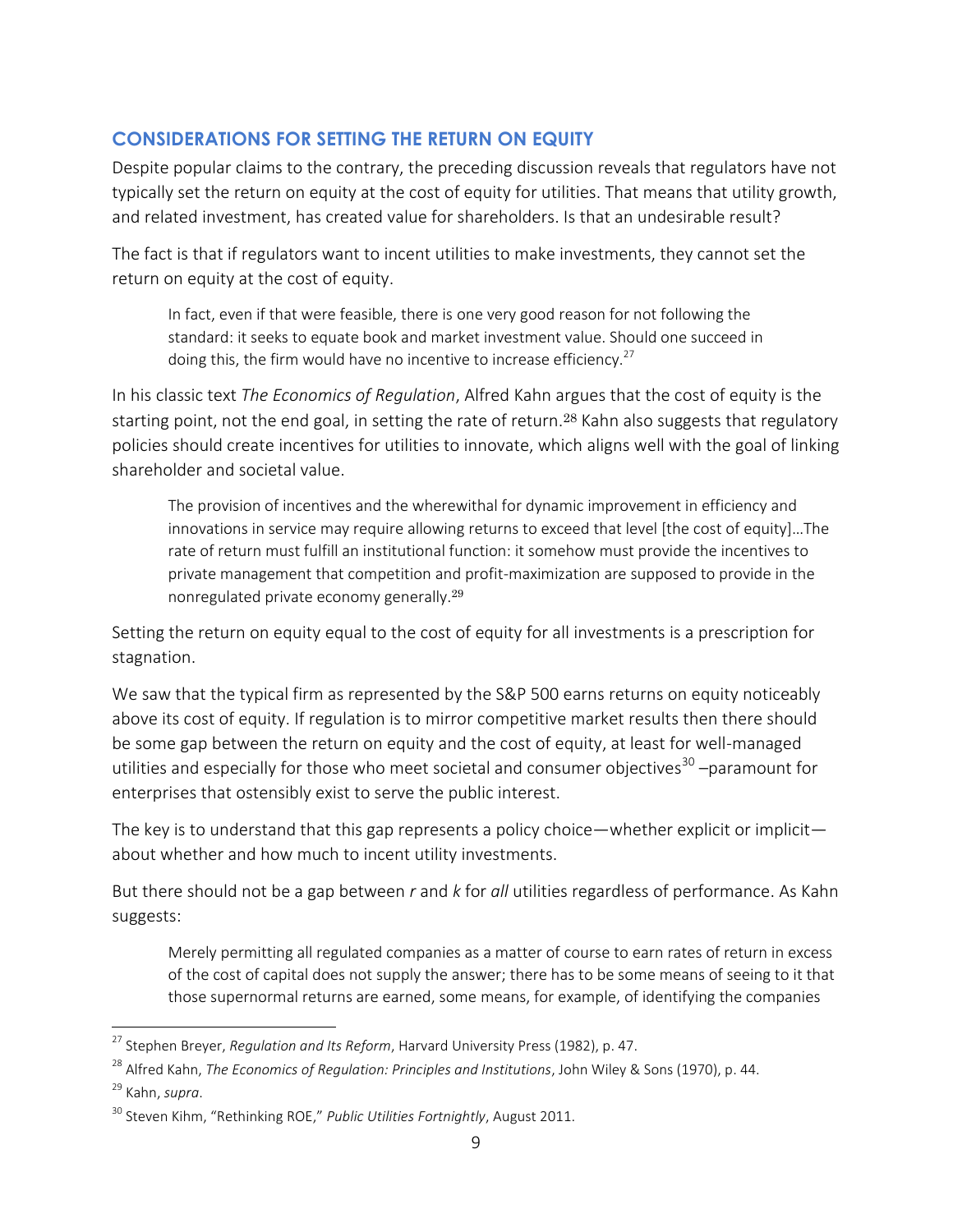that have been unusually enterprising or efficient and offering higher profits to them while denying them to others.

Kahn sets forth a pragmatic, institutional framework here. Investor rewards (increased value) should go to the firms that achieve desirable goals. Those that do not achieve desirable goals deserve no special compensation.

#### *Cost of equity for utilities: an illustrative example*

To set the stage for a discussion of the cost of equity, we start with a reference to the return on equity. Figure 1, below, shows the returns on equity for two utilities: Ameren, a Midwest utility, and the Southern Company, a holding company consisting of several major Southeast utilities.



Over this period, the Southern Company earned on average 13.1 percent; Ameren earned on average 8.5 percent, or 460 basis points less than the Southern Company. So which company is expected to produce higher returns for its *investors* going forward?

Even though their returns on equity are noticeably different, since the risks associated with investing in the Southern Company's stock and Ameren's stock are about the same (both are electric utilities with a *Value Line* safety rank of two),<sup>31</sup> the market will price their securities using the same cost of equity, which will in turn drive long-run expected stock returns to the same level.

That market result is illustrated by a comparison of the utility stock prices to their corresponding book values. The Southern Company trades at 1.9 times book value; Ameren trades at 1.4 times book value.<sup>32</sup> That is to say if you want to own a share of the Southern Company's stock, you have to pay \$1.90 for every \$1.00 of book value. In simple terms, this dilutes that 13 percent book return to about 7 percent.<sup>33</sup> Ameren's lower return is diluted less (\$1.40 for every \$1.00 of book value) than is the Southern Company's. This market action makes the expected returns

<sup>&</sup>lt;sup>31</sup> The *Value Line* safety ranks range from 1 (lowest risk) to 5 (highest risk).

<sup>32</sup> Source: *The Value Line Investment Survey*.

 $33$  The actual effect of the market price on the expected stock return is a bit more complicated, but this simple division makes the principal point.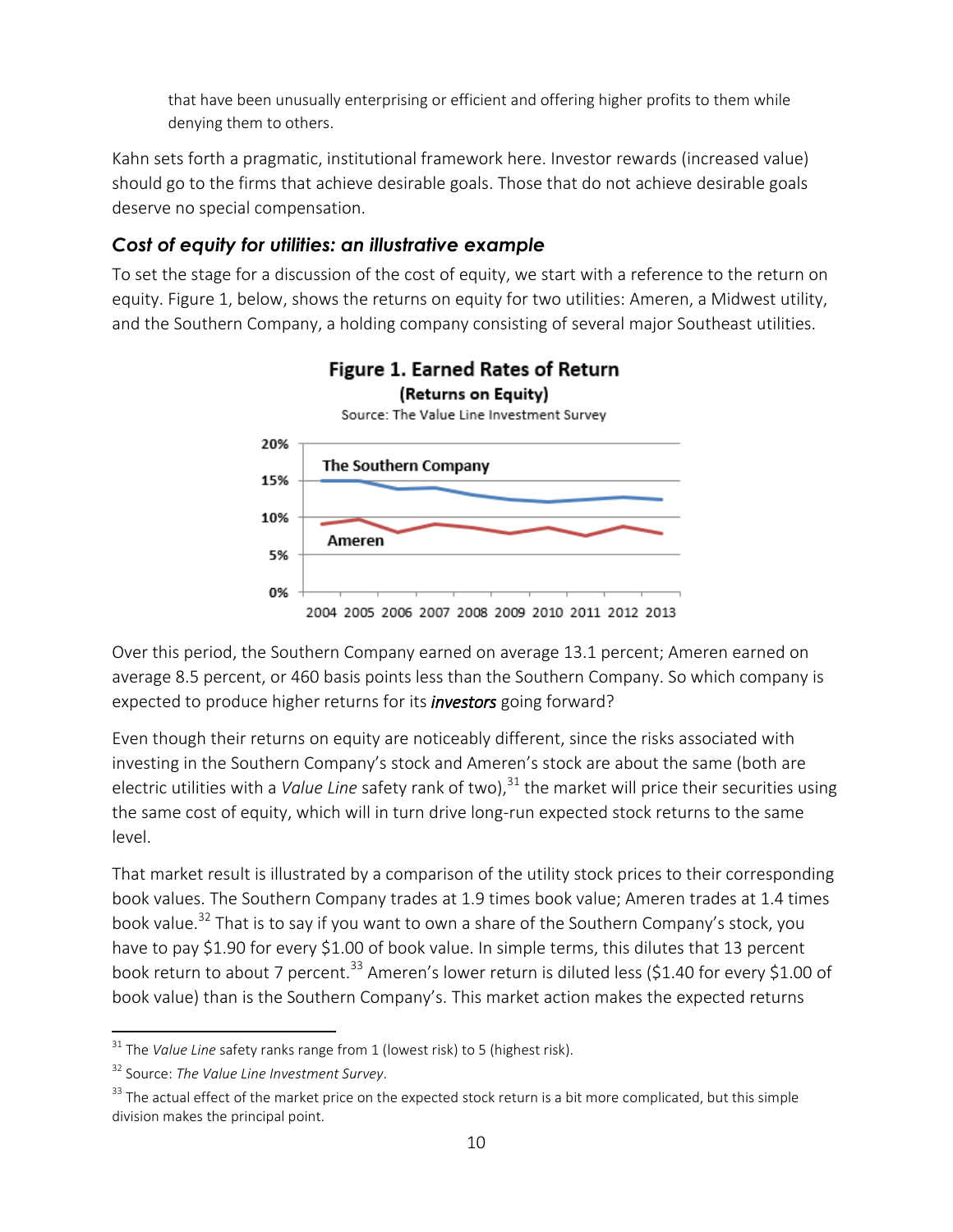(dividends plus capital gains) on the Southern Company's stock and on Ameren's stock are essentially the same. Put another way, new investors looking to buy utility stocks shouldn't expect to make more money by investing in companies with high returns on equity than they can by investing in companies with low returns on equity. The market will price the stocks to eliminate such easy pickings.

The investment advisory firm Morningstar provides estimates of the cost of equity in line with finance principles. When looking at Ameren's regulated operations in Illinois and Missouri it notes:

At the regulated utilities, we forecast their \$8.3 billion capital investment program will lead to 6% rate base growth through 2018. *We use a 7.5% cost of equity* and a 5.8% weighted average cost of capital in our discounted cash flow valuation.<sup>34</sup>

With respect to the Southern Company Morningstar notes:

We are raising our fair value estimate to \$47 per share from \$46 after recalibrating our capital cost assumptions to better align with the returns equity and debt investors are likely to demand over the long run. *We now assume a 7.5% cost of equity, down from 8%*. This is lower than the 9% rate of return we expect investors will demand of a diversified equity portfolio, reflecting Southern's lesser sensitivity to the economic cycle, and lower degree of operating leverage.<sup>35</sup>

As expected, the cost of equity is the same for the two similar-risk stocks. In a world where the S&P 500 is expected to produce long-run returns of eight to nine percent, and where corporate bonds yield four to five percent, a cost of equity estimate of 7.5 percent for utilities makes perfect sense. The fact that it is well below the typical authorized return for utilities is not necessarily a problem. In fact, such a relationship is required if the aim is to incent utilities to make investments.

Figure 1 shows historical returns on equity for the Southern Company and Ameren. But financial markets look forward. *Value Line* projects that over the next three to five years the Southern Company will earn 12.5 percent on equity and Ameren will earn 9.5 percent. Combining these estimates with Morningstar's cost of equity estimates, we see the value engines for both utilities:

| • The Southern Company | $(r-k) = (12.5\% - 7.5\%) = 5.0\%$ |
|------------------------|------------------------------------|
| $\bullet$ Ameren       | $(r-k) = (9.5\% - 7.5\%) = 2.0\%$  |

 $\overline{a}$ 

Both utilities will create investor value when they make plant investment because investors expect those investments to earn more than the cost of equity. The Southern Company creates

<sup>34</sup> Andrew Bischof, "Attractive transmission and Illinois growth opportunities are set to drive earnings," *Morningstar*, March 3, 2015.

<sup>&</sup>lt;sup>35</sup> Mark Barnett, "Southern's regulatory environment remains the envy of many peers despite current regulatory risks," *Morningstar*, February 23, 2015.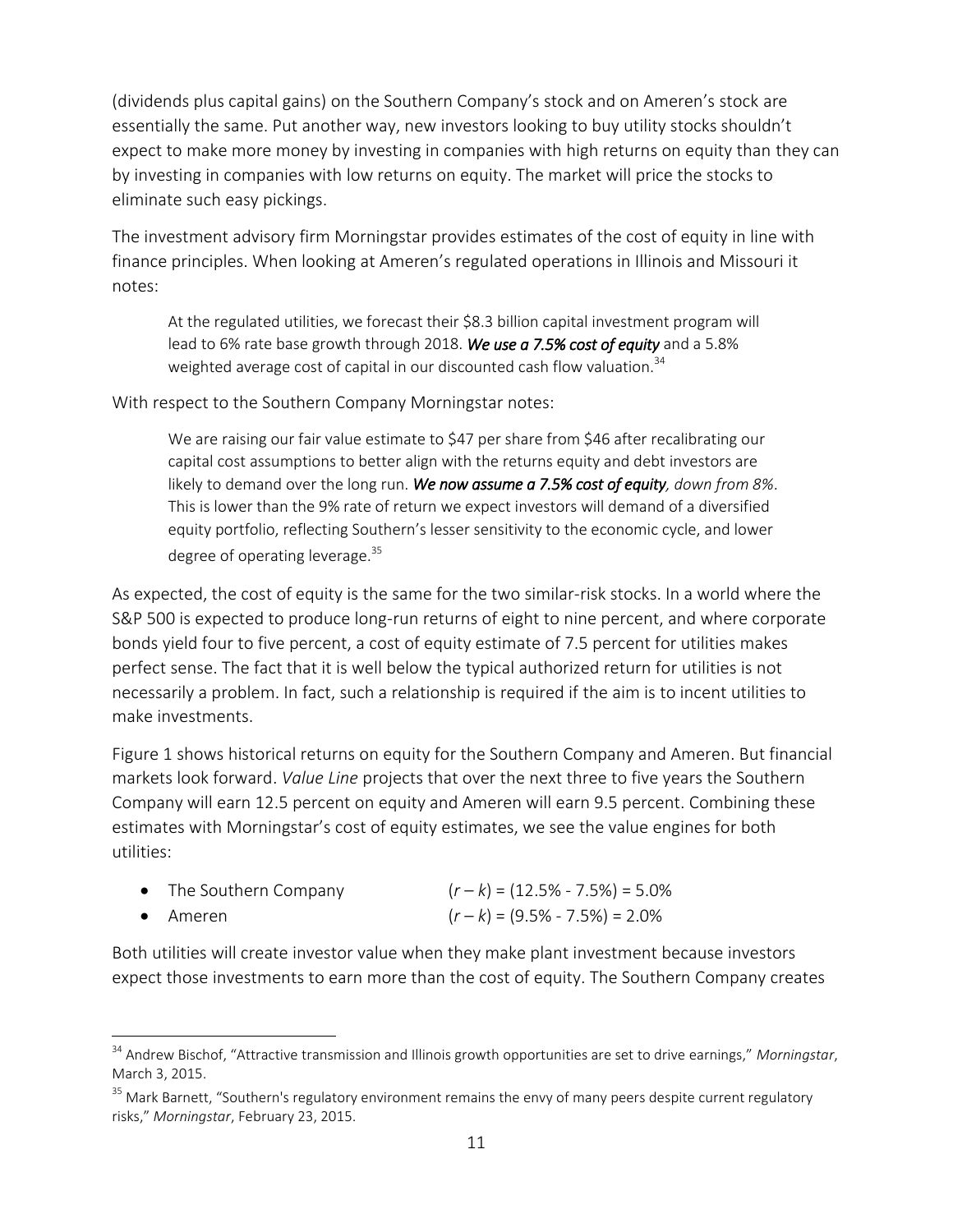more value per unit of investment, but Ameren's two percentage point net gain on investment is still quite attractive to investors.

It costs Ameren 7.5 percent to raise equity capital from new investors; it earns 9.5 percent by investing that capital. The excess return above the cost of equity inures to the benefit of existing investors, even though they provide no new capital. That is, the existing investors skim two percentage points of value off the new investors' capital.

The mechanism transferring returns from the new investors to the existing investors occurs not through the accounting statements, but through the bidding up of the stock price associated with the opportunity to invest in projects with returns in excess of the cost of equity. The fact is that Ameren, or any other utility that earns a return in excess of its cost of equity, doesn't even have to start construction to generate these windfall gains to its existing investors. Once the opportunity appears, long before the utility raises new capital, the existing investors capture the net benefit though a capital gain on the stock.

An *opportunity* to invest in a project offering more than the cost of capital generates an immediate capital gain for investors. This is a windfall gain, since it is realized *ex ante*. 36

When new investors provide capital to the utility they must pay that higher stock price. The existing investors have already benefitted from that stock price change. That is how firms create value for their investors. The value goes to the existing investors, not the new ones.

#### <span id="page-12-0"></span>**VALUE DESTRUCTION**

While utilities today have incentives to invest, such was not always the case. In the early 1980s authorized rates of return for utilities were in the 13 to 15 percent range, with earned returns being closer to 10 to 12 percent.<sup>37</sup> The cost of debt (which is lower than the cost of equity) reached levels in excess of 16 percent.<sup>38</sup> Utility stock prices traded as low as half of their underlying book values.<sup>39</sup>

Clearly, the return on equity was less than the cost of equity during this period, creating a disincentive for utilities to make investments. Under these conditions, every dollar the utilities invested tended to increase profits (which depends only on having a positive *r*), but it also caused their stock prices to decline (because *r* was less than *k*). At the time, this raised concerns that rose all the way to Congress about a bias *against* utility investment and led to debate about the possibility of Federal intervention to remedy the problem.

The nation's electricity supply could become less cost-effective if regulatory incentives continue to bias utilities away from capital investments regardless of their technical or economic merit.

<sup>36</sup> Stewart C. Myers, "The application of finance theory to public utility rate cases," *Bell Journal of Economics and Management Science*, Spring 1972.

<sup>37</sup> *Moody's Public Utility Manual*.

<sup>&</sup>lt;sup>38</sup> U.S. Federal Reserve Board<http://www.federalreserve.gov/releases/h15/data.htm>

<sup>39</sup> A. Lawrence Kolbe, James A. Read, Jr. and George R. Hall, *The Cost of Capital: Estimating the Rate of Return for Public Utilities*, MIT Press (1984).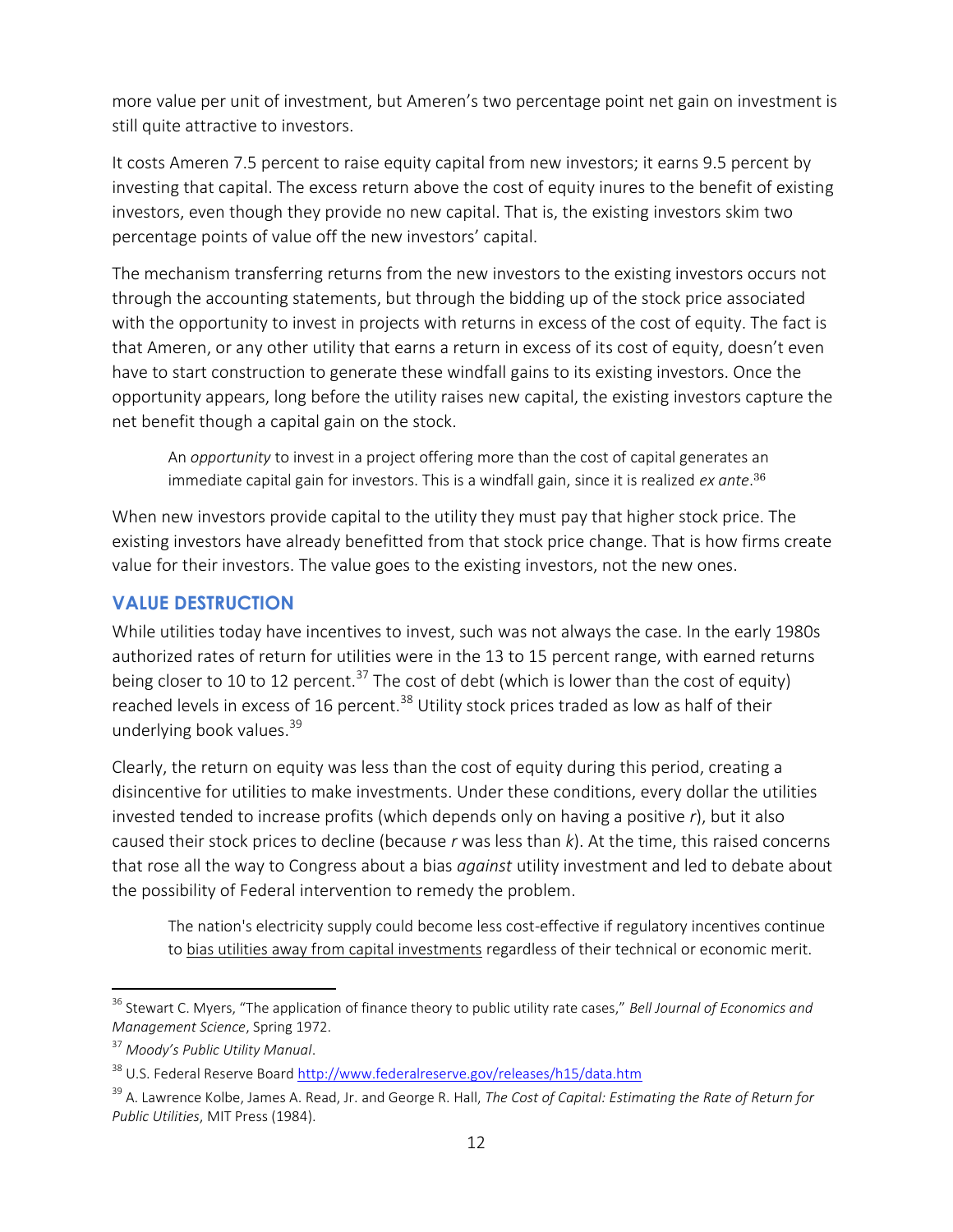Although state regulators have the primary responsibility for the financial incentives of the electric utility industry, the Congress might consider several options to move the electric system toward greater economic efficiency.<sup>40</sup> (Emphasis added.)

This reinforces the notion that the inputs to the value engine are not fixed, but rather change over time. In some periods, utilities had an incentive to invest (which is the case today) while in others they had a disincentive to do so (as in the late 1970s and early 1980s). They key question that utility managers must face when making long-term investment decisions today is what will the  $r - k$  relationship look like over the next several decades.<sup>41</sup>

## <span id="page-13-0"></span>**III. HOW REGULATORS CAN USE THE SHAREHOLDER VALUE ENGINE TO CREATE VALUE FOR CUSTOMERS AND SOCIETY**

Regulators can provide opportunities for higher returns on desirable investments, which will increase *r*, or make it less risky for utilities to make desirable investments, which will tend to reduce *k.* Conversely, if utilities take actions that produce results that are contrary to society's values, regulators can take actions that reduce *r* or increase *k*, narrowing or even eliminating the value creation opportunity. Thus the financial construct provides a simple but powerful means of using value-based principles as a regulatory tool to promote desirable outcomes and discourage unattractive ones.

### *Example: Incentive rates of return*

Assume that regulators want a vertically-integrated utility to invest in clean energy resources and to shy away from pollution-intensive generation. The regulator issues the following policy:

- **Fidem** Fossil fuel-based resources will receive a return on equity of ten percent.
- The regulator will allow an 11 percent return on clean energy resources.

Does that create an incentive to add clean energy resources? We can't be sure without further investigation. The first question we must answer is what is the cost of equity? For simplicity's sake, we start with the assumption that the market views both resources as having the same risk. We estimate the cost of equity to be eight percent. Now have we created an incentive for the utility to procure renewable resources rather than fossil fuel resources?

The analysis starts to get complicated because a central station wind facility may not be a perfect substitute for a coal plant. We may need to assemble a portfolio of resources to offset the services provided by the coal plant. Assume the coal plant requires \$500 million of investment.<sup>42</sup> The utility would earn ten percent on that investment. We can displace that resource with a combination of a wind farm and a combined cycle gas plant (or another source of flexibility, such as price-responsive demand). The cost will be \$200 million for the wind farm, which will earn 11

 $\overline{a}$ <sup>40</sup> Congressional Budget Office, Financial Condition of the U.S. Electric Utility Industry, March 1986.

<sup>&</sup>lt;sup>41</sup> Steve Kihm, Jim Barrett and Casey Bell, "Designing a New Utility Business Model? Better Understand the Traditional One First," American Council for an Energy Efficient Economy Summer Study, August 2014.

 $42$  In these examples we assume 100 percent equity financing.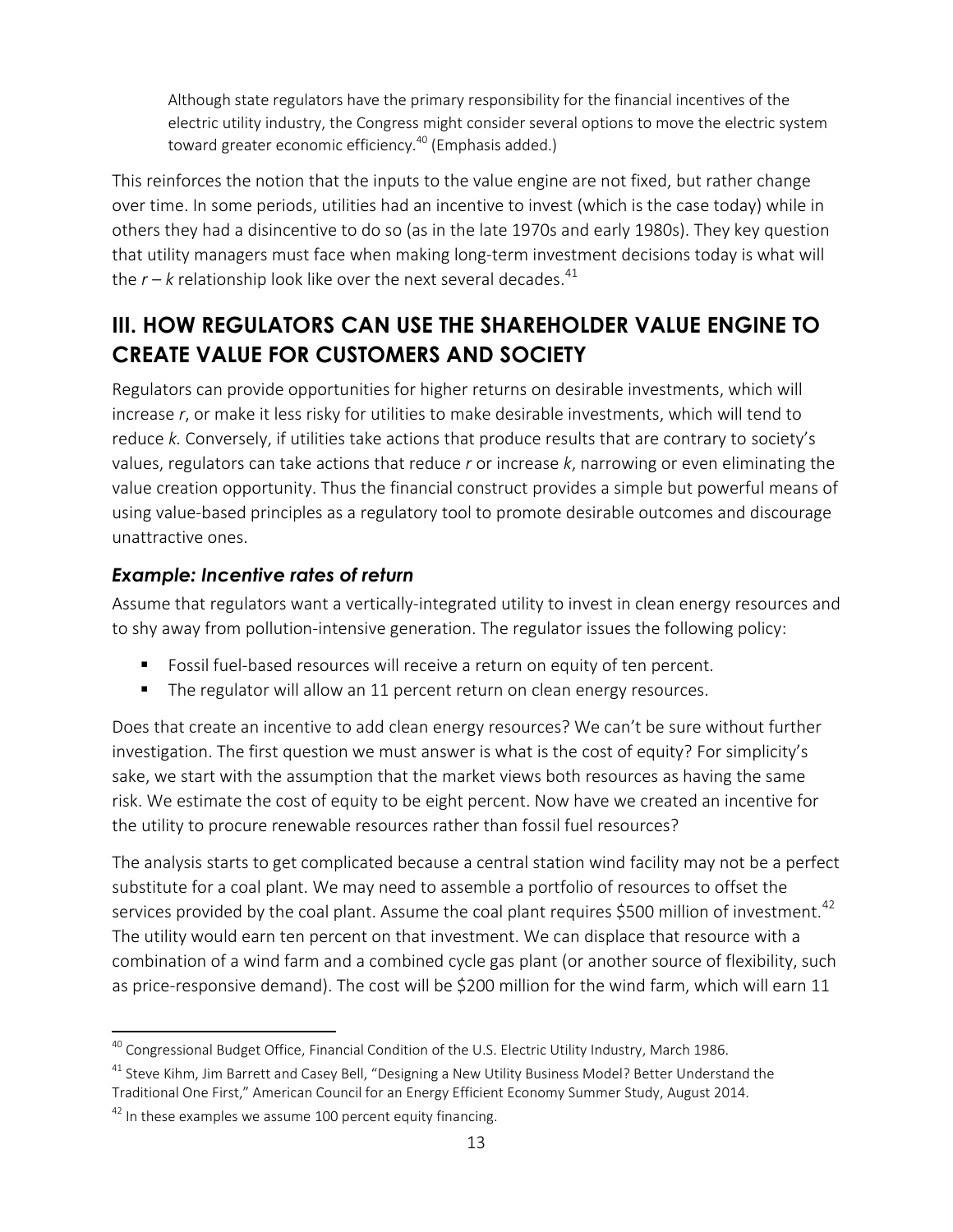percent and \$150 million for the combined cycle unit, which will earn ten percent (it too is a fossil fuel plant).

Rather than calculate the full cash flow stream, let's examine the basic problem conceptually by looking at the first year returns under an  $r - k$  framework.<sup>43</sup>

| <b>Investment Type</b> | <b>Initial Cost</b> | $\underline{x}$ | $(r-k)$         | $=$ | First year returns |
|------------------------|---------------------|-----------------|-----------------|-----|--------------------|
| Coal                   | \$500,000,000       | X               | $(0.10 - 0.08)$ | $=$ | \$10,000,000       |
| Alternative:           |                     |                 |                 |     |                    |
| Wind                   | \$200,000,000       | X               | $(0.11 - 0.08)$ | $=$ | \$6,000,000        |
| Gas                    | \$150,000,000       | X               | $(0.10 - 0.08)$ | $=$ | \$3,000,000        |
| Total                  |                     |                 |                 |     | \$9,000,000        |

Even though the utility earns a higher return on the renewable portion of the alternative proposal, the utility creates more value (\$10 million is bigger than \$9 million) for its existing investors if it builds the coal plant *for one reason alone*—the coal plant is more capital intensive.

Note that investment decisions designed to increase value depend on comparison of absolute *dollar figures* not *rates of return*. Viewing rates of return in isolation ignores the other critical driver of value—the size of the investment.<sup>44</sup> Many in regulatory circles focus solely on rates of return as the value driver, suggesting that investors would prefer that the utility invest in a smaller plant that earns an 11 percent return rather than building a larger plant that earns a ten percent return. That is simply incorrect and we must reject that notion if we are to create effective incentives for utility management.<sup>45</sup>

Under the original formulation, the utility still has the financial incentive to build the coal plant. The regulator could remedy this situation in one of two ways. The first, more obvious way, is to raise the return on the renewable asset. If the incentive rate of return was raised to 12 percent, we would have:

| <b>Investment Type</b> | <b>Initial Cost</b> | X | $(r-k)$         | =   | First year returns |
|------------------------|---------------------|---|-----------------|-----|--------------------|
| Coal                   | \$500,000,000       | X | $(0.10 - 0.08)$ | $=$ | \$10,000,000       |
| Alternative:           |                     |   |                 |     |                    |
| Wind                   | \$200,000,000       | X | $(0.12 - 0.08)$ |     | \$8,000,000        |
| Gas                    | \$150,000,000       | X | $(0.10 - 0.08)$ |     | \$3,000,000        |

 $^{43}$  Note: the investment provides a stream of revenue over a number of years. This differs from other types of performance incentives that might only be provided for a single year.

<sup>44</sup> See Robert C. Higgins, *Analysis for Financial Management*, McGraw-Hill (2011).

 $45$  This is especially relevant when considering investments in demand-side management, which often offer comparable service to supply side investments, but cost several times less.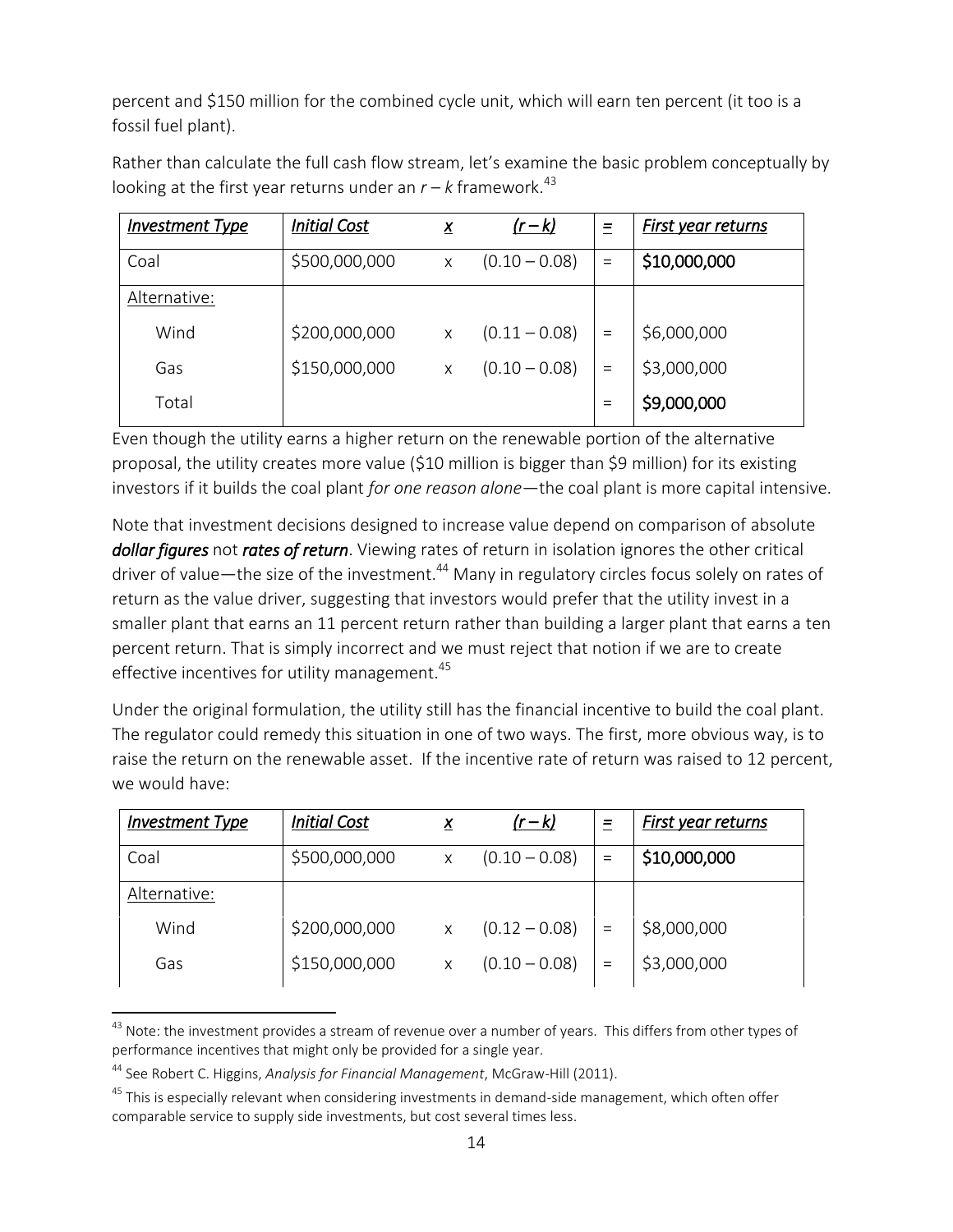Because \$11 million is greater than \$10 million, the alternative proposal creates more value for the existing investors. Still, it is useful to note that the difference in the rates of return will need to grow in order to overcome larger differences in cost between different resource types. For example, if the wind plant scenario could rely on price-responsive demand rather than natural gas for balancing, the total cost in the clean energy scenario might be even lower—say \$200 million for the wind facility plus \$50 million for the demand management program. If the utility earned the same amount on the demand program as it did on the wind investment, there would be no material difference between investing in coal or clean energy for the utility. Thus, the incentive rate of return would need to climb past 12 percent in order to tip the scales in favor of the clean energy portfolio.

There is yet another policy lever here. The regulator cannot set the cost of equity (the market sets it), but the regulator can affect it. For example, it could pre-approve recovery of the wind plant, perhaps allowing for full cost recovery within a pre-determined range of deviations from the initial cost estimate, while keeping the potential recovery of the fossil plants subject to prudence reviews. This decreases risk for the wind plant investment relative to the coal plant.

Assume that the market reacts favorably to such a move, reducing the cost of equity for the wind plant from eight to seven percent. The fossil plants are subject to the traditional approach so the cost of equity for those resources remains the same. We see that we don't need to increase the return on equity to 12 percent under this scenario, but rather can keep it at the original 11 percent level, and the utility will already prefer the wind alternative.

| <b>Investment Type</b> | <b>Initial Cost</b> | $\underline{X}$ | $(r-k)$         | $=$ | <b>First year returns</b> |
|------------------------|---------------------|-----------------|-----------------|-----|---------------------------|
| Coal                   | \$500,000,000       | X               | $(0.10 - 0.08)$ | $=$ | \$10,000,000              |
| Alternative:           |                     |                 |                 |     |                           |
| Wind                   | \$200,000,000       | X               | $(0.11 - 0.07)$ | $=$ | \$8,000,000               |
| Gas                    | \$150,000,000       | X               | $(0.10 - 0.08)$ | $=$ | \$3,000,000               |
| Total                  |                     |                 |                 |     | \$11,000,000              |

This example demonstrates that the cost of equity depends on the risk of the *asset*, not the average risk of the *firm*. Therefore in this case, not only do we have different returns on equity for the same company, we also have different costs of equity.

While investors must be compensated for risk, not every action must be rewarded. The regulator could lower the return on fossil fuel plants to the eight percent cost of equity. That return is still compensatory—it reflects the risk of the investment. But there is neither an incentive nor a disincentive to add the asset.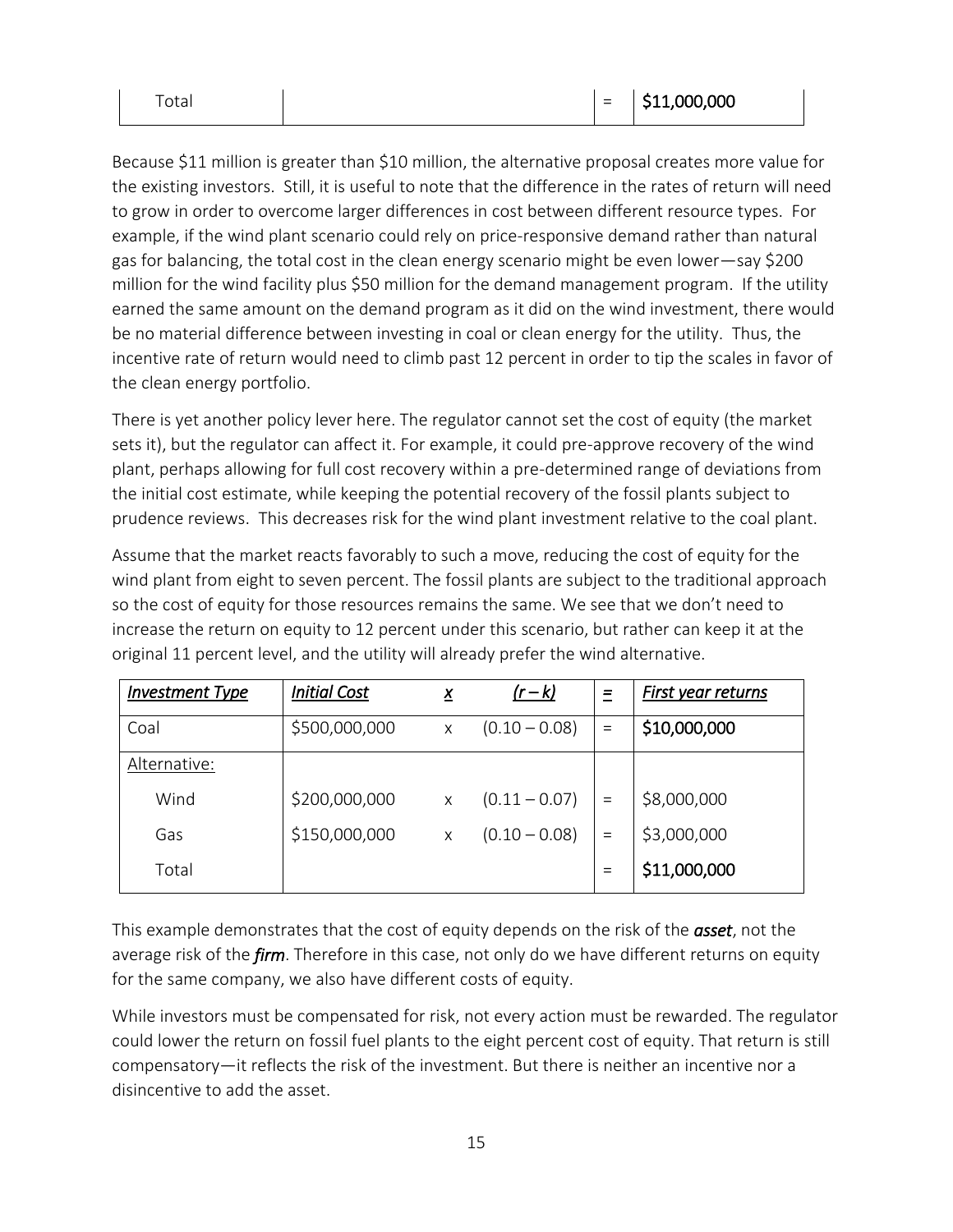| <b>Investment Type</b> | <b>Initial Cost</b> | $\underline{X}$ | $(r-k)$         | $=$ | First year returns |
|------------------------|---------------------|-----------------|-----------------|-----|--------------------|
| Coal                   | \$500,000,000       | X               | $(0.08 - 0.08)$ | $=$ | \$0                |
| Alternative:           |                     |                 |                 |     |                    |
| Wind                   | \$200,000,000       | X               | $(0.11 - 0.07)$ |     | \$8,000,000        |
| Gas                    | \$150,000,000       | X               | $(0.08 - 0.08)$ | $=$ | \$0                |
| Total                  |                     |                 |                 |     | \$8,000,000        |

Now the clean energy resource portfolio is clearly preferred.

Note that if we set the return on equity equal to the respective costs of equity for all assets, the utility cannot create investor value with any of them.

| <b>Investment Type</b> | <b>Initial Cost</b> | $\underline{x}$ | $(r-k)$         | $=$ | First year returns |
|------------------------|---------------------|-----------------|-----------------|-----|--------------------|
| Coal                   | \$500,000,000       | X               | $(0.08 - 0.08)$ | $=$ | \$0                |
| Alternative:           |                     |                 |                 |     |                    |
| Wind                   | \$200,000,000       | $\times$        | $(0.07 - 0.07)$ |     | \$0                |
| Gas                    | \$150,000,000       | $\times$        | $(0.08 - 0.08)$ |     | \$0                |
| Total                  |                     |                 |                 |     | \$0                |

If regulators set the rate of return at the cost of equity, writ large, utilities would be indifferent as to whether they ever built another asset. They would not object if competitors captured all future asset growth opportunities. Does that reflect the reality of utility markets today? If it doesn't, then regulators must be setting returns on equity above the cost of equity, just as Morningstar, and a host of other financial experts, suggest must be the case.

In the example where the coal plant investment creates no value, making the investment would increase profits by \$40 million per year (\$500 million x 8.0%). That's a lot of money. But investors could have made that same \$40 million investing in securities of other companies. The utility is therefore no more attractive to investors than it would be if it did not make the investment. Its stock price therefore does not change based on whether or not the utility makes the investment.

For investors, it's all about value, not profit. If utilities can create shareholder value by investing in certain assets, but can only tread water in a financial sense if they invest in others, utilities will seek out the value-creating resources. This takes us back to Kahn. It is not appropriate that *all utilities* earn returns in excess of the cost of equity on *all investments*. Our goal should be to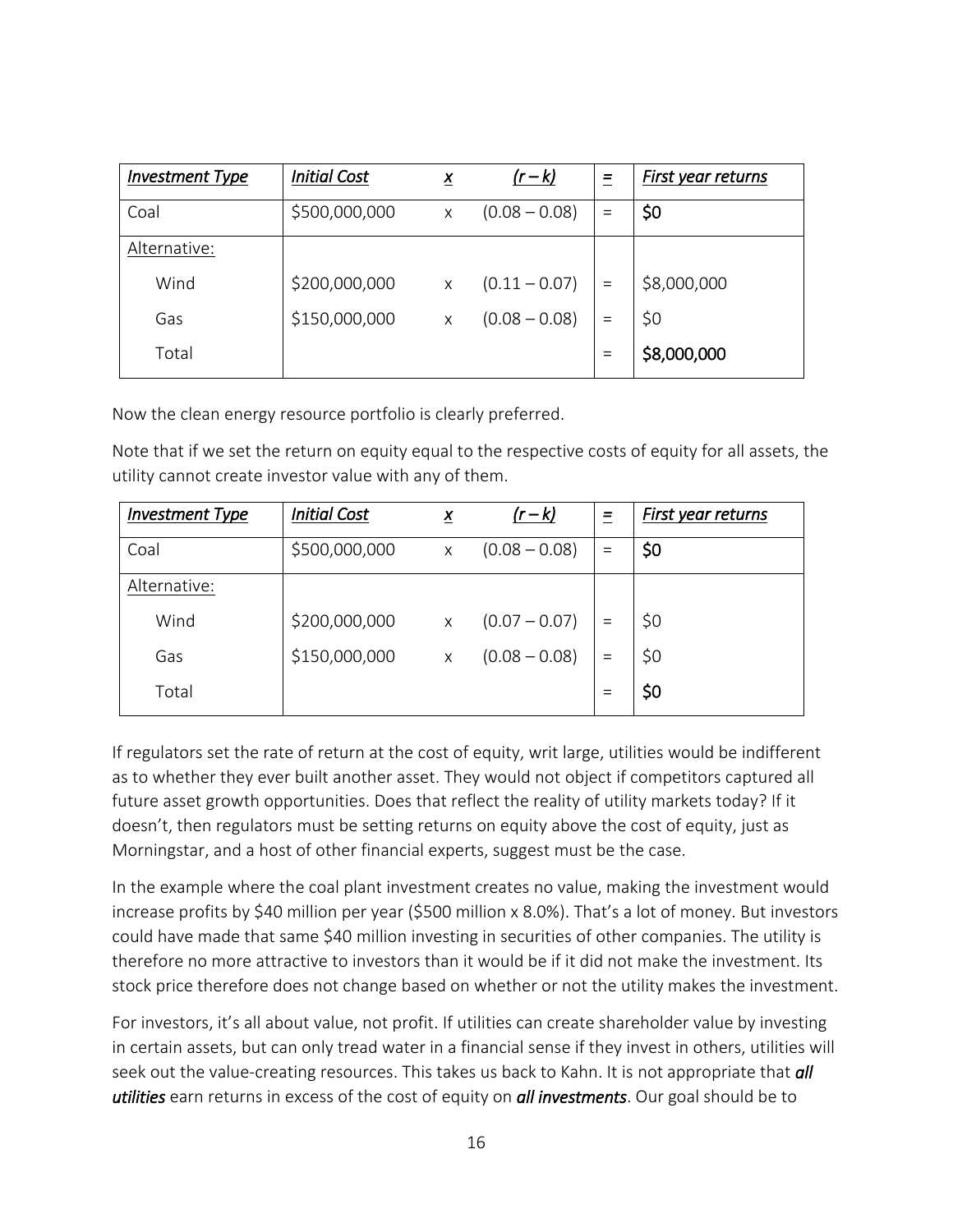allow such returns only on investments that help to deliver value to customers and achieve public policy objectives.

#### *Example: Performance-based ratemaking*

Another approach to value creation involves moving away to some extent from rate base regulation towards a performance-based approach. Performance—not investment alone—is the way that most other industries achieve profitability. There is substantial literature on this subject and a full discussion of it is beyond the scope of this paper, <sup>46</sup> but we describe some of the major features here.

The regulator sets a base revenue amount that the utility can collect. It also sets performance targets, such as reducing air emissions from power plants to levels below a threshold figure. If the utility achieves the pre-determined goal, it can collect more revenue from customers. The upper bound of this incentive is set by an estimate of the value of these outcomes to society. To the extent that the extra revenue exceeds the cost of meeting the target (including the cost of any equity raised), the utility would create value for its existing investors. This performance revenue should not come in the form of basis point adjustments to the utility's overall rate of return – the revenues should be paid to the utility separately upon achievement of the performance objectives.

If the performance incentives are *not* in the form of an adjustment in the utility's rate of return, this approach makes no distinction as to whether the utility achieves the target by investing capital or by taking some other course of action. For example, if the utility switches vendors to obtain a cleaner fuel supply, as many utilities in the 1980s and 1990s did by moving from highsulfur eastern coal to low-sulfur western coal to reduce  $SO<sub>2</sub>$  emissions. Under traditional rate base regulation, if there is no capital investment, then such actions do not benefit the utility investors because all direct rewards flow from rates of return on capital investments. <sup>47</sup> Expenses are pass-throughs.

But under the performance-based approach, the utility can create value for investors with either capital expenditures or other actions. The financial reward depends on the outcome, not the means of achieving it. The extra revenue earned for successful implementation flows to the bottom line, effectively increasing *r*. *If the cost of equity remains the same as does the investment scale*, the higher profit creates investor value. Note again, though, that looking solely at the profit does not determine whether value is created or management is motivated. It's all about the joint effect of risk (*k*), return (*r*), and scale (the size of the investment).

 $\overline{a}$ <sup>46</sup> See e.g., Mark Newton Lowry, Matthew Makos and Gretchen Waschbusch, *Alternative Regulation for Alternative Utility Challenges*, Edison Electric Institute, January 2013. Sonia Aggarwal and Eddie Burgess, *New Regulatory Models*, Western Interstate Energy Board, March 2014. Melissa Whited, Tim Woolf, and Alice Napoleon*, Utility Performance Incentive Mechanisms*, Synapse, March 2015.

 $47$  Non-capital-related activities could provide indirect benefits—and they could be substantial—if they reduce investors risk.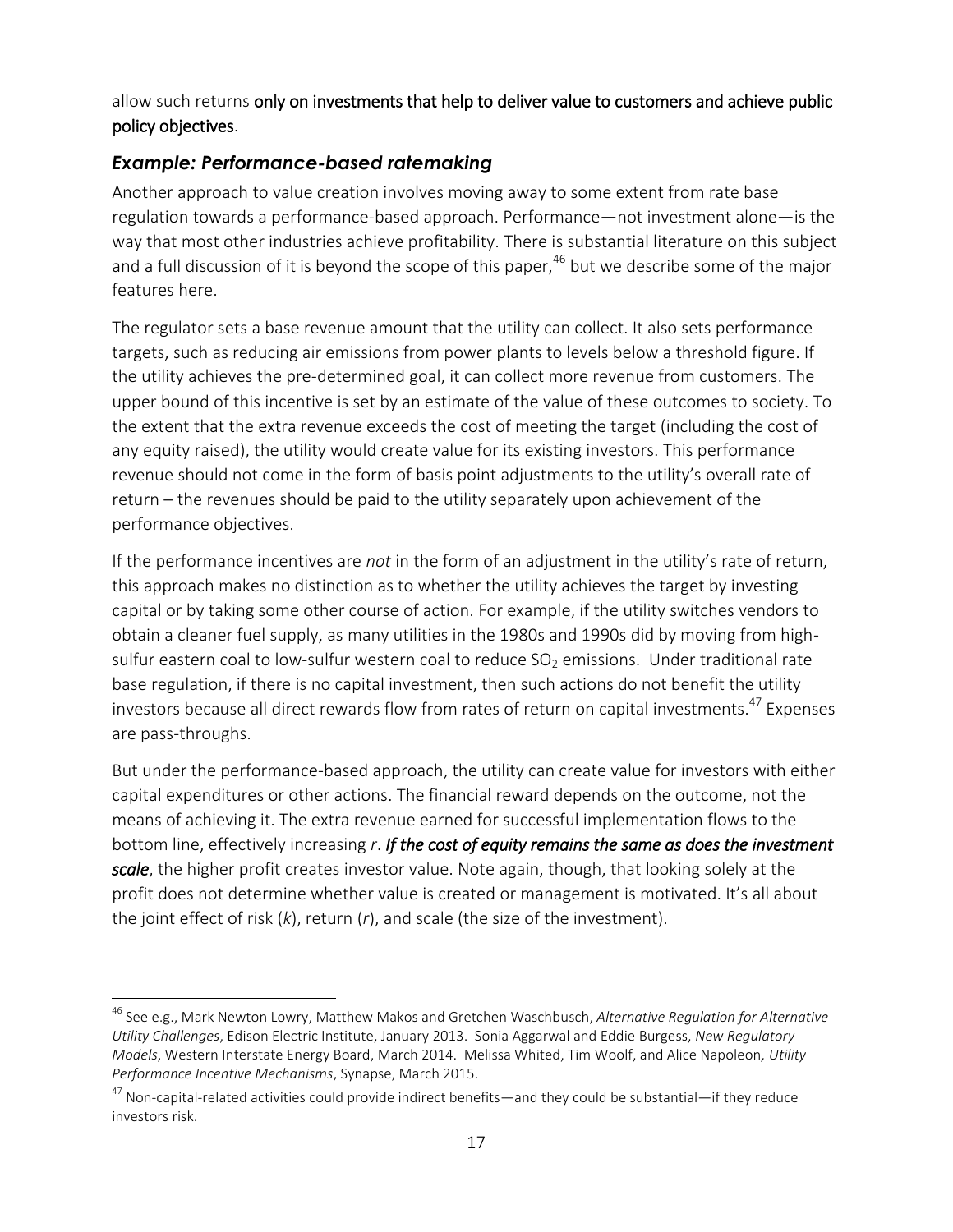### *Example: Setting a standard as a legal requirement*

Incentive rates of return and performance-based rates lend themselves to providing positive financial rewards to utility shareholders in exchange for valued service. In some cases positive rewards ("carrots") may not be sufficient to fully align utility actions with societal interests, and a "stick" approach may be needed to complement positive incentives.

This becomes readily apparent when considering investments in demand-side energy efficiency. Energy efficiency (EE) investments frequently cost several times less than supply-side investments and thus can yield significant value to customers and society when used as an alternative to those supply-side resources. However, these investments provide little to no value for utility investors.

To overcome this, regulators have tried offering performance incentives for achieving energy efficiency goals or (less often) allowing EE investments to be rate-based.<sup>48</sup> The following example illustrates a comparison between an investment in a 550 MW coal power plant and 550 MW of energy efficiency.<sup>49</sup> In this case we assume that the energy efficiency is allowed to be rate-based at an incentive rate of return (r) equal to 11% and we also assume that the risk profile of the two investments (which determines k) is identical.

| <b>Investment Type</b> | <b>Initial Cost</b> | $(r-k)$         | $=$ | First year returns |
|------------------------|---------------------|-----------------|-----|--------------------|
| Coal                   | \$500,000,000       | $(0.10 - 0.08)$ | $=$ | $ $ \$10,000,000   |
| Efficiency             | \$100,000,000       | $(0.11 - 0.08)$ | $=$ | 53,000,000         |

It's readily apparent from this example that energy efficiency does not provide comparable earnings to investors as a coal plant. Thus, despite its significant societal value, energy efficiency may not be embraced by utility managers due to the smaller scale of the investment opportunity.

As an alternative to incentive rates of return, performance incentives can be linked to the level of energy efficiency investment or the related benefits in a given year. However, performance incentives that are offered on an annual basis do not provide a long-term stream of revenues over the life of the asset in the same way that a capital investment would. Incentives also need to be considered in context – a small performance incentive might matter more to a slowly growing utility with little investment opportunity whereas even a large incentive may be unattractive to a quickly growing utility with lots of investment opportunity.

Given all of this, what are the options for regulators to capture the societal value that EE can provide? They could attempt to raise the EE performance incentive (or ROE if rate-based) however it may need to be raised very significantly to achieve comparable earnings. Raising the

<sup>&</sup>lt;sup>48</sup> Since energy efficiency investments are not physically owned by the utility they offer no collateral value, and must be treated as a "regulatory asset." From an accounting perspective, this introduces certain limitations on the ability to capitalize energy efficiency, typically restricting the lifetime of such assets to less than five years.

 $49$  This assumes new coal plant costs ~\$130/MWh at a capacity factor of 80%, and energy efficiency has a first year cost of saved energy equal to \$103/MWh.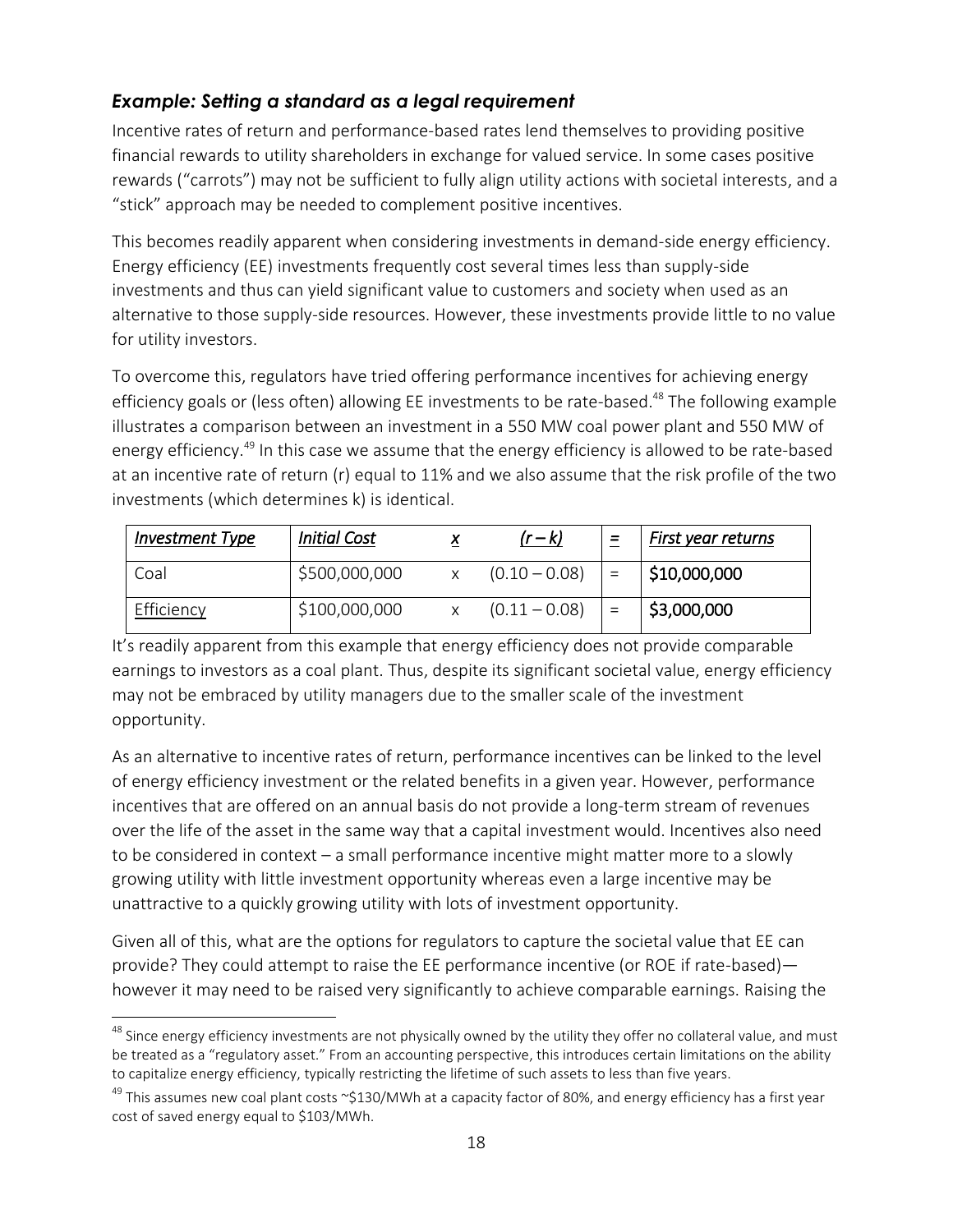value of the incentive will also tend to diminish the value to customers. In the example above, the rate of return could be significantly increased to 18 percent to make it comparable, however, that represents a significant transfer of wealth from ratepayers to utility shareholders that is unlikely to be accepted by many regulators or ratepayer interest groups. An alternative solution (that has been adopted in many states) is to set a standard—a legal requirement that establishes the minimum level of energy efficiency a utility is required to achieve (e.g. an "Energy Efficiency Resource Standard").

In the case of a standard, the connection to the r-k value engine can be readily understood if failure to meet the standard leads to a financial penalty. However, even in cases where there is no explicit penalty, a failure to meet the standard might introduce additional regulatory risk that would tend to increase k across utility investments.

#### <span id="page-19-0"></span>**THE INCENTIVE PLAYBOOK**

When regulators set *r* greater than *k*, they create incentives for utilities to generate value for existing investors, and the smart utility makes investments to take advantage of that gap. When the gap between *r* and *k* is positive, shareholder returns can be increased via all investments under traditional rate of return regulation, or via customer- and value-creating investments under performance-based approaches. Policies that change utility risk profiles, which in turn affect the cost of equity,<sup>50</sup> can affect value as well. But regulators must also be cognizant of scale differences between resources when setting incentive rates of return or establishing other utility performance incentives. In some cases, the difference in scale between traditional investments and value-creating investments may be too great to overcome simply through performance incentives tied to a variable rate of return. In these cases, as noted in the examples above, it will be especially important to explore offering cash incentives or setting a standard.

Incentives should cut both ways. While utilities that perform well in terms of meeting social objectives should receive rewards (returns in excess of the cost of equity), conversely those that fail should face consequences (returns either at or below the cost of equity). Figure 2 provides an illustrative example of the difference between utility earnings under the traditional regulatory framework (left-most bar) and utility earnings under a new value-oriented framework that connects the difference between *r* and *k* to the utility's ability to deliver customer- and societalvalue. The poor performing utility under the value-oriented framework (middle bar) is assumed to create less value for customers and society, thus it earns less overall and also has smaller shareholder returns. The utility that performs excellently (right-most bar) creates substantial value for customers and society—partially through organizational efficiency, which saves money overall. In this illustrative example, we assume that savings are shared between shareholders and customers, so the excellent performer's total earnings are still less. But more important, the larger gap between *r* and *k* means that more value is created for the shareholders of the excellent performer than either the poor performer or the traditional utility.

 $\overline{a}$ <sup>50</sup> Not all risks that a company faces affect the cost of capital. See Koller, *et al.*, p. 34.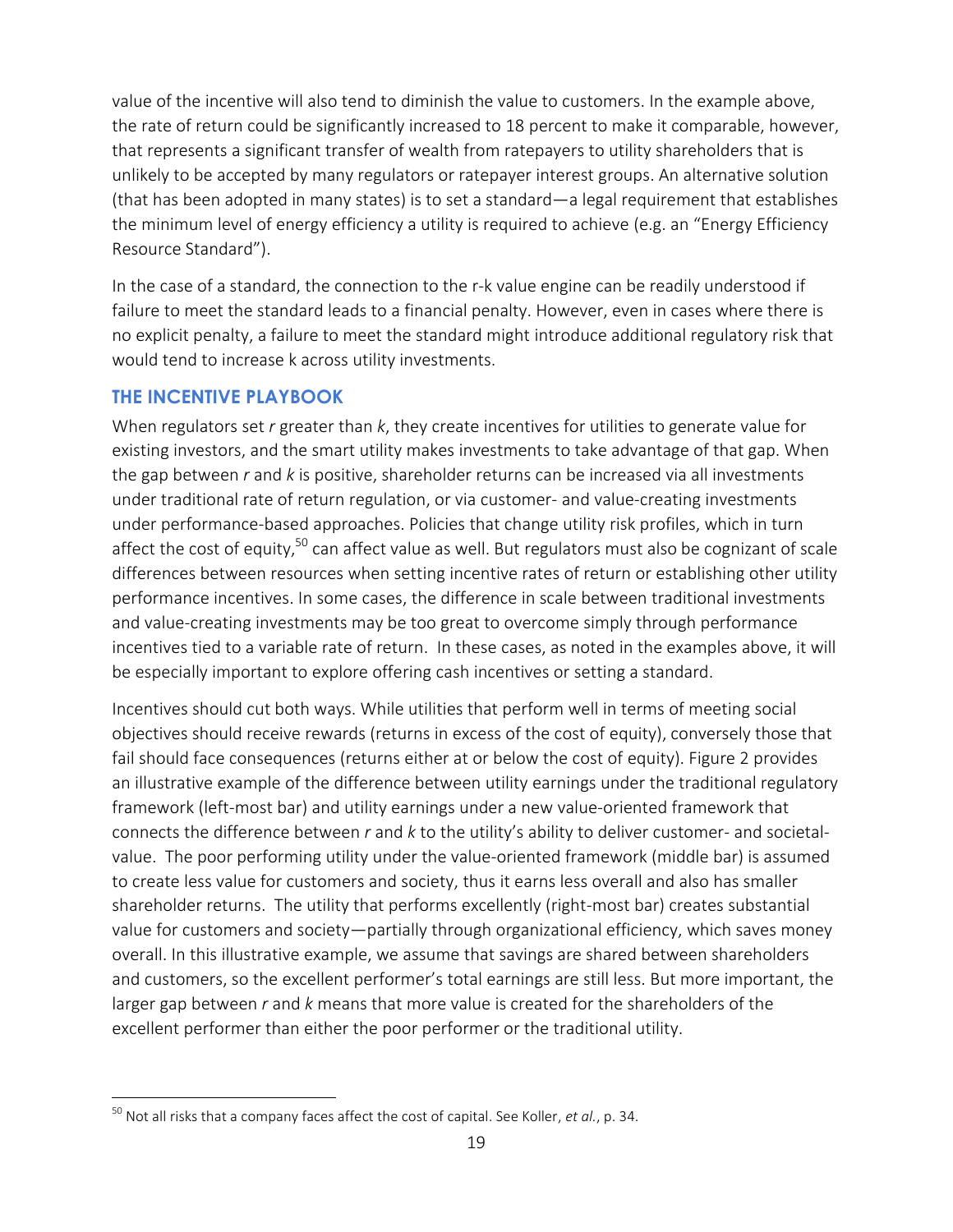

#### Figure 2. Investor Value Should Depend on Performance

Firms that repeatedly fail might encounter financial difficulty under such a value-oriented model, but that would invite more successful firms to acquire the poor performers. Acquisitions that alter the management structure of a utility will not necessarily impact the day-to-day activities of its operations in a way that would jeopardize safety or reliability, so we should also not fear the consequences of the failure of some underperforming utilities. Instead, we should expect such occurrences, i.e., winners and losers, under a more value-focused approach.

Shareholders and their agents—utility managers—need to see that the financial value engine can work to support adequate returns on investments as the electricity system, the regulatory model, and utility incentives evolve. Risks and rewards of any new system for compensating utilities must be ascertainable, and not radically more difficult to comprehend than current approaches for investment analysts. The good news: current approaches set a relatively low bar. Today's system determines utility compensation via rate cases that typically happen after the utility has already made its investment decisions, meaning that the investment is completely at risk until a rate case order is issued. New approaches to compensation under consideration in New York and elsewhere suggest that these investment risks can be managed better, and possibly more transparently from an investment analytical perspective—and that risk can be used as a tool to guide utility investment toward assets that customers and society value. By identifying customer values, planning up front, and fostering more stakeholder buy-in, utilities can meet society's goals and give customers more value for their money. If this results in more supportive regulators and better satisfied customers, it's possible that risks to capital could even decrease.

The New York Commission's recent REV order lays out the potential for new compensation systems to respond to the tough situation in which utilities find themselves now: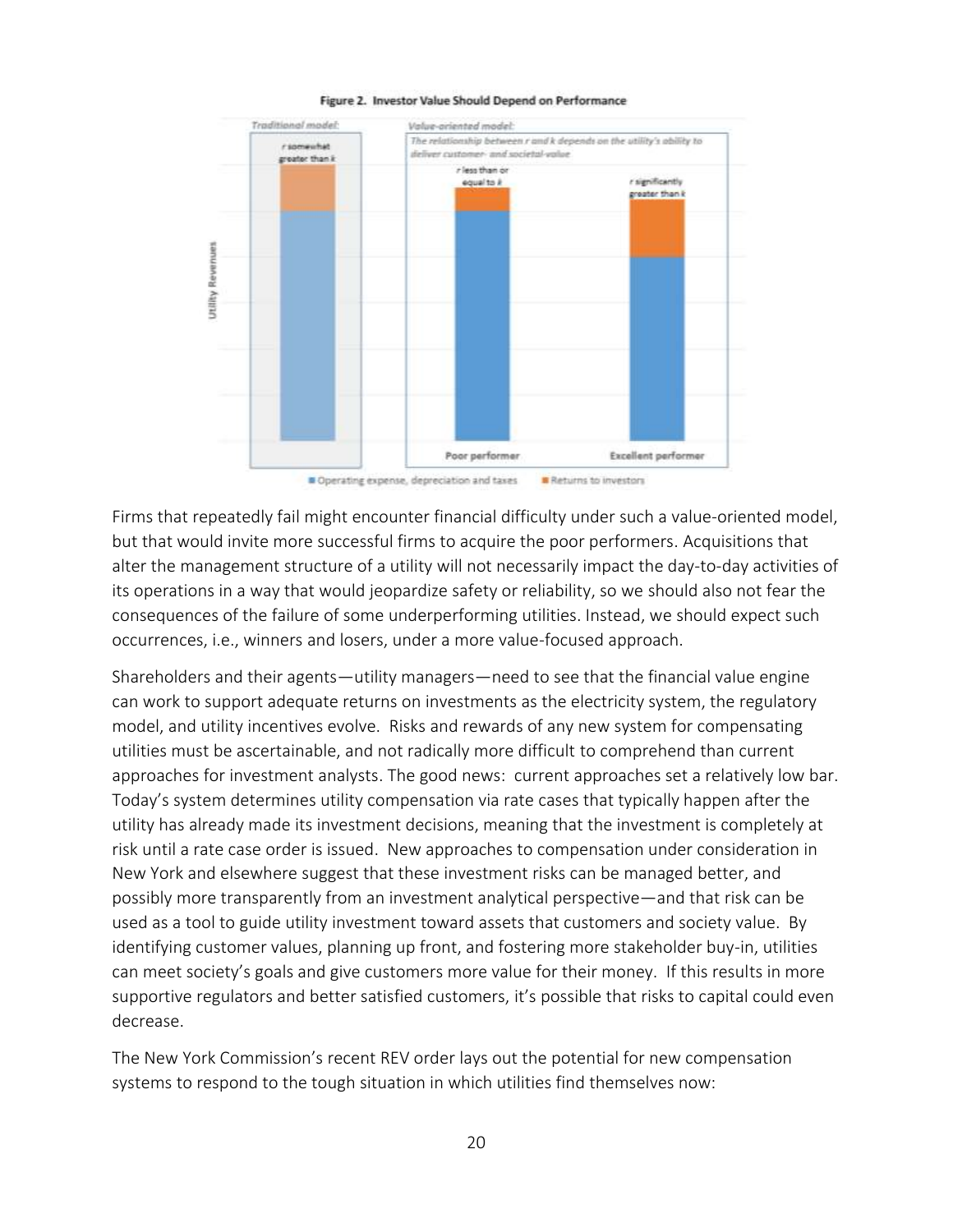Under REV, utilities will respond to disruptive trends by adding value to various activities in the evolved power economy, with the concomitant opportunity to earn revenues from new service offerings and the ability to raise capital on reasonable terms.  $51$ 

But how should new regulatory models address the difference in scale between the investments of the past and the new products and services of the future? If the advice of analysts at Synapse Energy Economics is followed, utility incentives will start small and grow over time as they prove themselves.<sup>52</sup> This suggests that—at least for a time—the scale of incentives from the old construct will be larger than the incentives associated with "new utility services." In part, this additional opportunity for earnings could be explained by the utility industry being in transition—times of transition are more risky than times of stability. Change brings new risks.

Since staying with the existing system of compensation seems unlikely given the accelerating motivations for change in the utility sector, investors must begin to analyze new risks and accommodate them in their required returns. Will the logic that supports these small, but growing, new incentives, provide enough support for utilities and their investors to offer "reasonable" or low cost capital to fund investments in the innovations that are promised? Will investment under circumstances of change and new risks be sufficient to maintain or improve utility capital flows until the new incentives scale? Only time will tell. There is no justification for equity returns in a risk free environment. The alternative to change for utility managers and shareholders is not appealing— regulatory panic induced by the threat of an industry death spiral and endless zero sum game disputes.

Today's context suggests that new utility revenue sources can eventually scale up to match and surpass current sources. Industry changes are an occasion for investment risks taken to be rewarded with commensurate returns. For example, customer uptake of rooftop solar typically exceeds even optimistic projections, and with falling costs and new financing mechanisms like leasing in play, there is ample evidence that many customers want access to these new technologies. At the same time, utility energy efficiency programs have produced enough energy savings to have lowered or eliminated growth for many regions, providing space to retire old generators and less pressure to invest in new ones. In some circumstances, bulk power renewable energy is available at prices below system average generation costs. Most states' renewable energy standards are being met, or exceeded, at reasonable costs, and sometimes at a savings to consumers, so there is hope that new, clean generation technologies like solar and wind can be implemented to meet goals of diversity, environmental performance, and freedom from fuel costs, risks, and liabilities. Clean energy technologies have attracted very substantial investment interest and some of them, like wind, solar, and efficiency, are scaling up quickly.

<sup>&</sup>lt;sup>51</sup> State of New York Public Service Commission. Case 14-M-0101 – Proceeding on Motion of the Commission in Regard to Reforming the Energy Vision. *Order Adopting Regulatory Policy Framework and Implementation Plan.* February 2015. <http://www.askpsc.com/askpsc/file/rev\_order\_feb\_26\_2015>

<sup>52</sup> Whited, Melissa, Tim Woolf and Alice Napoleon. *Utility Performance Incentive Mechanisms: A Handbook for Regulators.* Prepared by Synapse Energy Economics for the Western Interstate Energy Board. March 2015. <http://www.synapse-energy.com/sites/default/files/Utility%20Performance%20Incentive%20Mechanisms%2014- 098\_0.pdf>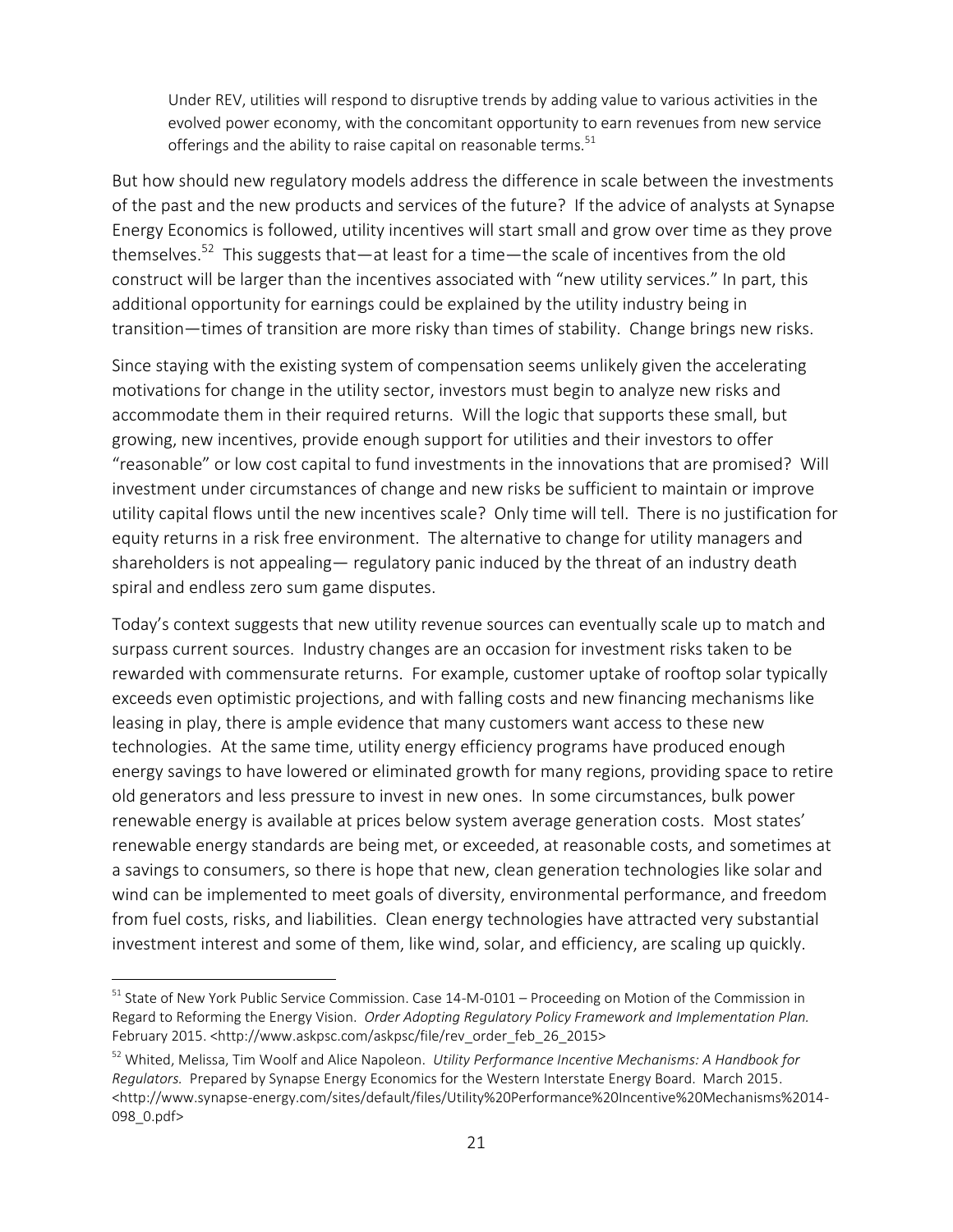These new and improving technologies, which support lower costs and system efficiencies, can bring more value to shareholders if utilities can find and play their appropriate roles in providing these new products and services.

<span id="page-22-0"></span>These important elements of the system we see emerging today suggest that the promise of new utility incentives can be attained, adding both new utility revenues and potentially more and more reasonably priced investments as regulators and state policy makers adjust utility incentives to align with societal values. Any new system for utility incentives must respect the utility value engine: *r* must exceed *k*. But a new system of utility compensation need not be perfect at the start, it only needs to improve upon the current flawed one.